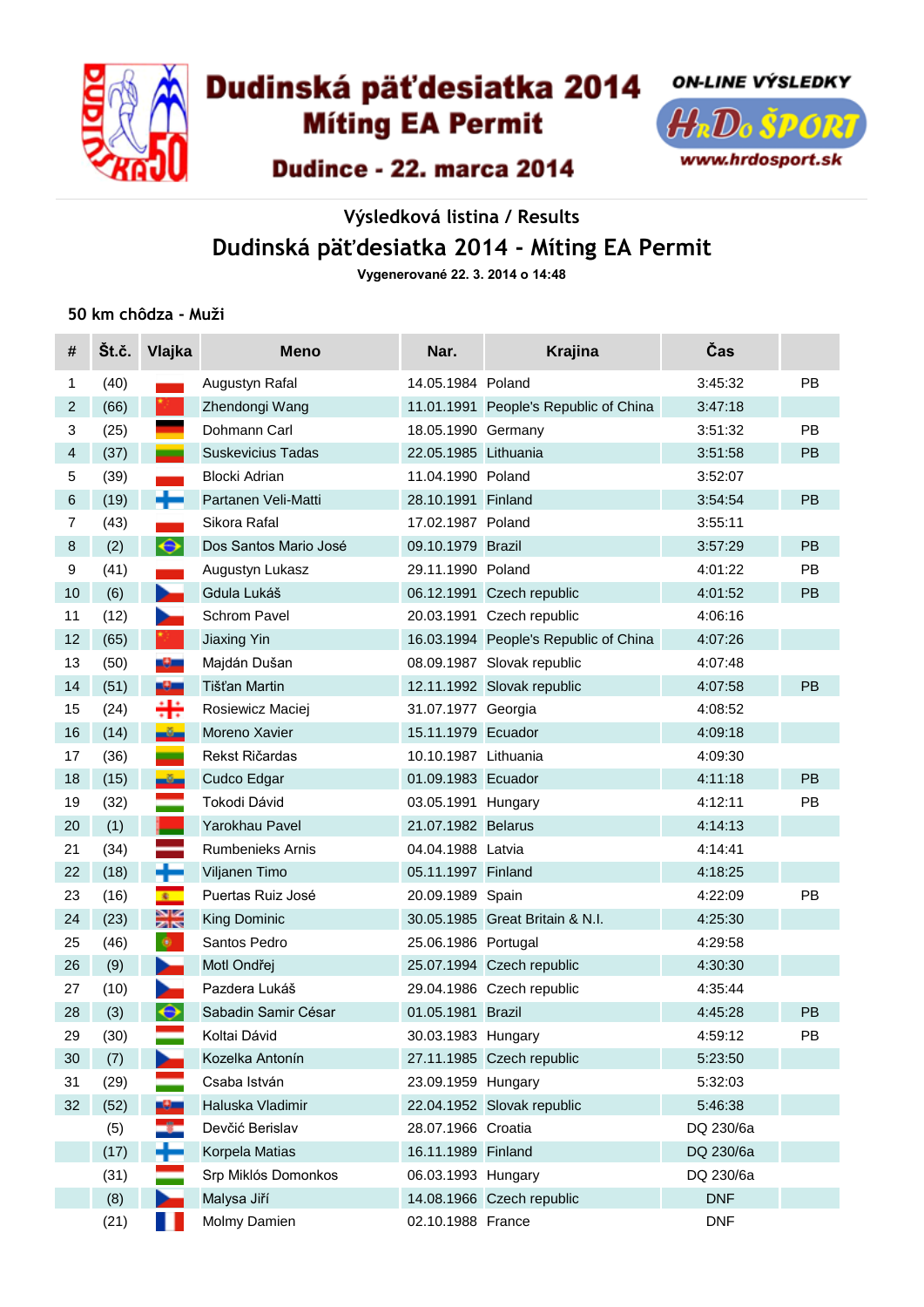| (22) | ≫i≪<br>2k      | <b>King Daniel</b>   |                      | 30.05.1985 Great Britain & N.I.       | <b>DNF</b> |  |
|------|----------------|----------------------|----------------------|---------------------------------------|------------|--|
| (28) | ═              | Rácz Sándor          | 14.09.1986 Hungary   |                                       | <b>DNF</b> |  |
| (35) |                | Mastianica Artur     | 30.07.1992 Lithuania |                                       | <b>DNF</b> |  |
| (38) |                | Blocki Damian        | 28.04.1989 Poland    |                                       | <b>DNF</b> |  |
| (42) |                | Fedaczyński Rafal    | 03.12.1980 Poland    |                                       | <b>DNF</b> |  |
| (44) |                | Stasiewicz Michal    | 28.09.1988 Poland    |                                       | <b>DNF</b> |  |
| (45) | <b>O</b>       | <b>Martins Pedro</b> | 12.01.1968 Portugal  |                                       | <b>DNF</b> |  |
| (47) | y≡             | Mundell Marc         |                      | 07.07.1983 South Africa               | <b>DNF</b> |  |
| (48) | <b>By Lang</b> | Savanović Vladimir   | 12.06.1985 Serbia    |                                       | <b>DNF</b> |  |
| (49) | -9-            | Medera Zdeno         | 1975                 | Slovak republic                       | <b>DNF</b> |  |
| (67) |                | Yongqiang He         |                      | 27.11.1990 People's Republic of China | <b>DNF</b> |  |
| (4)  |                | Sierra Omar          | 10.01.1988 Colombia  |                                       | <b>DNS</b> |  |
| (11) |                | Říha Roman           |                      | 10.06.1990 Czech republic             | <b>DNS</b> |  |
| (13) | <b>College</b> | Zajíc Jakub          |                      | 08.02.1989 Czech republic             | <b>DNS</b> |  |
| (26) | ═              | Tubak Róbert         | 01.03.1979 Hungary   |                                       | <b>DNS</b> |  |
| (27) |                | Marinka Zsolt        | 08.07.1987 Hungary   |                                       | <b>DNS</b> |  |
| (33) |                | Reno Giovanni        | 30.04.1991 Italy     |                                       | <b>DNS</b> |  |

| Carl Dohmann             | <                        |
|--------------------------|--------------------------|
| <b>Tadas Suskevicius</b> | <                        |
| Rafal Sikora             | $\lt$                    |
| Mario José Dos Santos    | <                        |
| Lukasz Augustyn          | <                        |
| Maciej Rosiewicz         | $\lt$                    |
| Xavier Moreno            | <                        |
| Ričardas Rekst           | $\overline{a}$           |
| Pavel Yarokhau           | $\overline{\phantom{a}}$ |
| Arnis Rumbenieks         | $\overline{\phantom{a}}$ |
| José Puertas Ruiz        | $\lt$                    |
| Dominic King             | $\overline{a}$           |
| Antonín Kozelka          | $\lt$                    |
| Berislav Devčić          | $\lt$ $\lt$              |
| Matias Korpela           | $\lt$ $\lt$ $\lt$        |
| Miklós Domonkos Srp      | $\lt$ $\lt$              |
| Daniel King              | <                        |
| Jiří Malysa              | $\sim$                   |
| Marc Mundell             |                          |

|                                                                                                                     | <b>5 km</b> | 10 km | 15 km 20 km 25 km |  | 30 km 35 km | 40 km | 45 km                                                                                     | 50 km |
|---------------------------------------------------------------------------------------------------------------------|-------------|-------|-------------------|--|-------------|-------|-------------------------------------------------------------------------------------------|-------|
| Augustyn Rafal (40)                                                                                                 |             |       |                   |  |             |       | 00:23:13 00:45:41 01:08:04 01:30:45 01:53:06 02:15:31 02:37:52 03:00:20 03:22:50 03:45:32 |       |
| Zhendongi Wang (66)                                                                                                 |             |       |                   |  |             |       | 00:23:42 00:47:03 01:10:18 01:33:29 01:56:37 02:19:29 02:42:22 03:05:01 03:26:22 03:47:18 |       |
| Dohmann Carl (25)                                                                                                   |             |       |                   |  |             |       | 00:23:41 00:47:04 01:10:29 01:34:04 01:57:23 02:20:42 02:43:44 03:06:29 03:29:03 03:51:32 |       |
| Suskevicius Tadas (37)                                                                                              |             |       |                   |  |             |       | 00:23:32 00:46:35 01:09:34 01:32:42 01:55:39 02:18:31 02:41:36 03:04:26 03:27:35 03:51:58 |       |
| Blocki Adrian (39)                                                                                                  |             |       |                   |  |             |       | 00:23:16 00:46:16 01:09:06 01:31:54 01:54:45 02:17:47 02:40:57 03:04:27 03:28:06 03:52:07 |       |
| Partanen Veli-Matti (19)                                                                                            |             |       |                   |  |             |       | 00:23:43 00:47:07 01:10:32 01:34:05 01:57:23 02:20:45 02:43:60 03:07:11 03:30:36 03:54:54 |       |
| Sikora Rafal (43)                                                                                                   |             |       |                   |  |             |       | 00:23:17 00:46:17 01:09:06 01:31:49 01:54:41 02:17:47 02:41:05 03:05:13 03:30:13 03:55:11 |       |
| Dos Santos Mario José (2) 00:23:55 00:47:33 01:11:12 01:35:08 01:59:04 02:22:50 02:46:37 03:10:32 03:34:16 03:57:29 |             |       |                   |  |             |       |                                                                                           |       |
| Augustyn Lukasz (41)                                                                                                |             |       |                   |  |             |       | 00:24:14 00:48:09 01:11:46 01:35:27 01:59:04 02:22:50 02:46:37 03:10:32 03:35:15 04:01:22 |       |
| Gdula Lukáš (6)                                                                                                     |             |       |                   |  |             |       | 00:24:32 00:49:05 01:13:31 01:37:49 02:01:40 02:25:16 02:48:54 03:13:06 03:37:55 04:01:52 |       |
| Schrom Pavel (12)                                                                                                   |             |       |                   |  |             |       | 00:24:43 00:49:04 01:13:30 01:37:49 02:01:41 02:25:17 02:49:47 03:15:36 03:41:04 04:06:16 |       |
| Jiaxing Yin (65)                                                                                                    |             |       |                   |  |             |       | 00:24:44 00:49:04 01:13:31 01:37:49 02:01:41 02:25:36 02:49:50 03:14:48 03:40:40 04:07:26 |       |
| Majdán Dušan (50)                                                                                                   |             |       |                   |  |             |       | 00:25:02 00:49:38 01:14:05 01:38:21 02:02:27 02:26:37 02:50:56 03:16:15 03:41:04 04:07:48 |       |
| Tišťan Martin (51)                                                                                                  |             |       |                   |  |             |       | 00:25:03 00:49:46 01:14:22 01:38:56 02:03:22 02:27:41 02:52:09 03:16:51 03:42:30 04:07:58 |       |
| Rosiewicz Maciej (24)                                                                                               |             |       |                   |  |             |       | 00:23:41 00:47:20 01:11:15 01:35:15 01:59:10 02:23:26 02:48:21 03:14:52 03:42:11 04:08:52 |       |
| Moreno Xavier (14)                                                                                                  |             |       |                   |  |             |       | 00:23:55 00:47:32 01:11:13 01:35:08 01:59:06 02:23:08 02:48:19 03:15:58 03:42:27 04:09:18 |       |
| Rekst Ričardas (36)                                                                                                 |             |       |                   |  |             |       | 00:25:04 00:49:43 01:14:21 01:38:56 02:03:26 02:28:04 02:52:48 03:17:46 03:43:18 04:09:30 |       |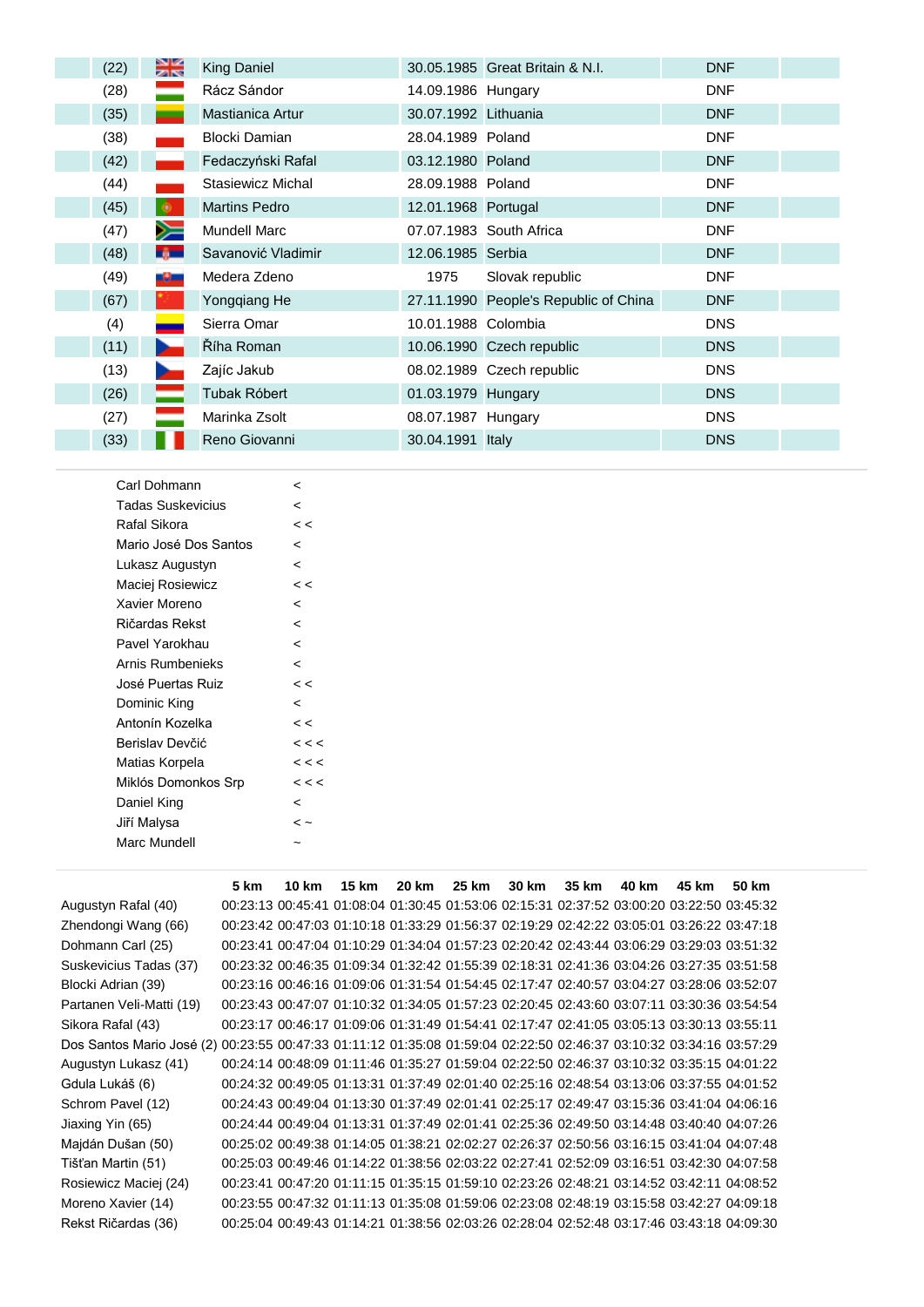Cudco Edgar (15) 00:24:09 00:48:11 01:12:07 01:36:01 01:59:43 02:23:25 02:48:06 03:13:38 03:42:14 04:11:18 Tokodi Dávid (32) 00:24:45 00:49:39 01:14:19 01:38:60 02:03:59 02:28:49 02:54:03 03:19:58 03:46:12 04:12:11 Yarokhau Pavel (1) 00:24:43 00:49:04 01:13:30 01:37:48 02:01:56 02:26:24 02:51:44 03:17:51 03:45:53 04:14:13 Rumbenieks Arnis (34) 00:24:09 00:48:10 01:12:07 01:36:01 01:59:54 02:24:03 02:49:24 03:16:04 03:45:08 04:14:41 Viljanen Timo (18) 00:24:54 00:49:39 01:14:29 01:39:34 02:04:27 02:29:38 02:55:14 03:22:04 03:49:50 04:18:25 Puertas Ruiz José (16) 00:25:28 00:50:52 01:15:55 01:41:02 02:06:23 02:31:30 02:57:32 03:24:21 03:52:24 04:22:09 King Dominic (23) 00:24:53 00:49:38 01:14:05 01:38:46 02:04:13 02:30:31 02:58:35 03:27:24 03:56:18 04:25:30 Santos Pedro (46) 00:25:03 00:49:51 01:14:47 01:41:25 02:06:45 02:32:40 02:59:60 03:28:11 03:57:43 04:29:58 Motl Ondřej (9) 00:26:33 00:53:48 01:21:23 01:48:22 02:14:54 02:41:28 03:08:11 03:35:23 04:02:51 04:30:30 Pazdera Lukáš (10) 00:26:22 00:52:18 01:18:42 01:45:04 02:11:46 02:40:22 03:09:51 03:38:27 04:07:10 04:35:44 Sabadin Samir César (3) 00:27:25 00:54:30 01:21:47 01:49:07 02:16:44 02:45:25 03:15:26 03:45:39 04:15:25 04:45:28 Koltai Dávid (30) 00:29:45 00:59:26 01:28:52 01:58:22 02:28:21 02:58:01 03:28:10 03:58:28 04:28:60 04:59:12 Kozelka Antonín (7) 00:29:40 00:59:32 01:28:13 01:57:10 02:27:38 02:59:23 03:34:17 04:09:53 04:48:07 05:23:50 Csaba István (29) 00:29:45 00:59:38 01:31:37 02:02:36 02:35:28 03:09:56 03:45:16 04:18:09 04:55:11 05:32:03 Haluska Vladimir (52) 00:31:39 01:04:16 01:37:28 02:11:19 02:45:48 03:20:57 03:57:15 04:34:32 05:11:19 05:46:38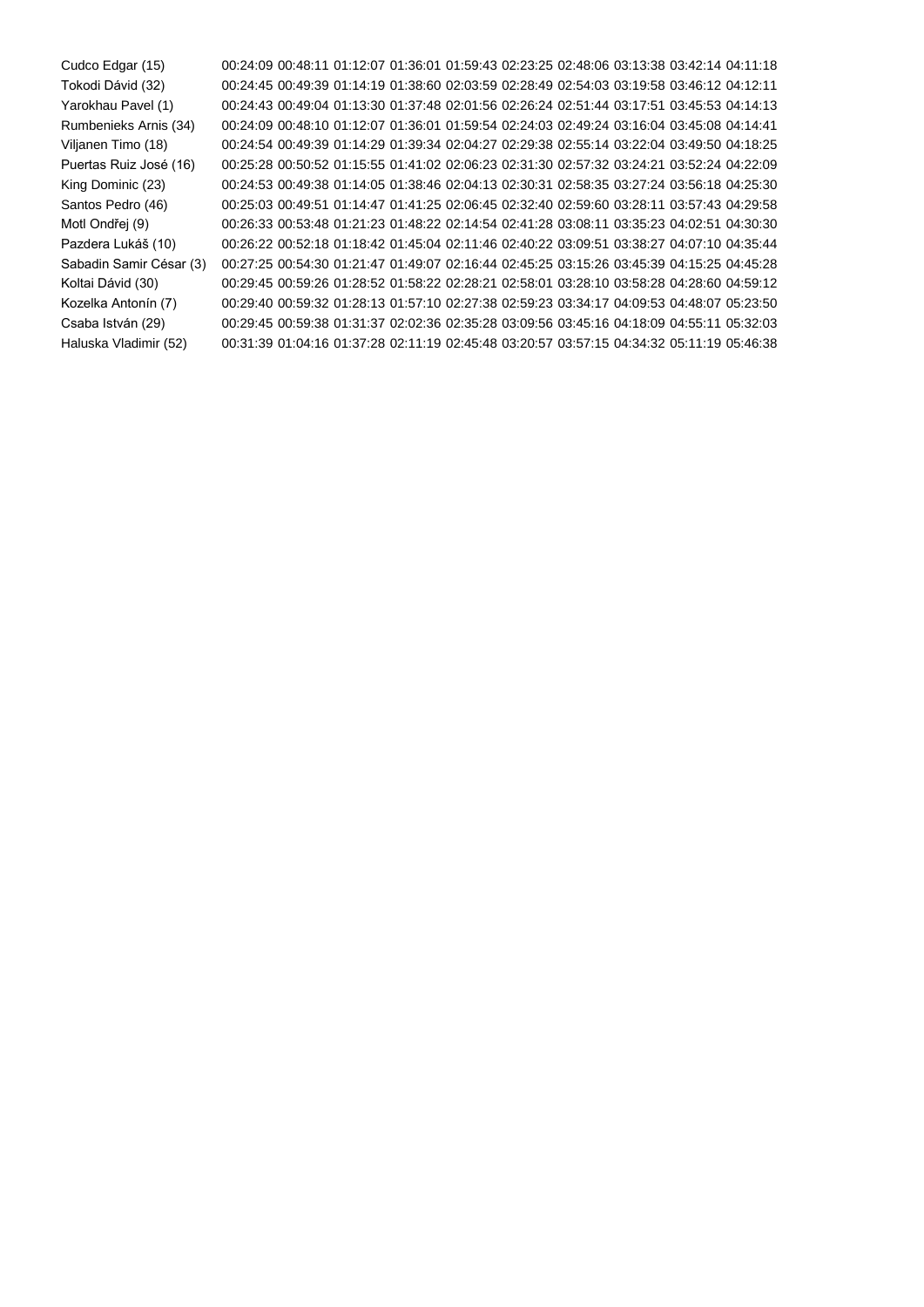## **50 km chôdza M-SR - Muži**

|   | Št.č. | Vlajka          | <b>Meno</b>      | Nar. | Krajina                    | Cas        |           |
|---|-------|-----------------|------------------|------|----------------------------|------------|-----------|
|   | (50)  | سلاما           | Majdán Dušan     |      | 08.09.1987 Slovak republic | 4:07:48    |           |
| 2 | (51)  | <b>THE REAL</b> | Tišťan Martin    |      | 12.11.1992 Slovak republic | 4:07:58    | <b>PB</b> |
| 3 | (52)  | <u> 1900 - </u> | Haluska Vladimir |      | 22.04.1952 Slovak republic | 5:46:38    |           |
|   | (49)  | ول              | Medera Zdeno     | 1975 | Slovak republic            | <b>DNF</b> |           |

# **50 km chôdza M-ČR - Muži**

| #              | Št.č. | Vlajka | <b>Meno</b>         | Nar. | Krajina                   | Čas        |           |
|----------------|-------|--------|---------------------|------|---------------------------|------------|-----------|
|                | (6)   |        | Gdula Lukáš         |      | 06.12.1991 Czech republic | 4:01:52    | <b>PB</b> |
| 2              | (12)  |        | <b>Schrom Pavel</b> |      | 20.03.1991 Czech republic | 4:06:16    |           |
| 3              | (9)   |        | Motl Ondřej         |      | 25.07.1994 Czech republic | 4:30:30    |           |
| $\overline{4}$ | (10)  |        | Pazdera Lukáš       |      | 29.04.1986 Czech republic | 4:35:44    |           |
| 5              | (7)   |        | Kozelka Antonín     |      | 27.11.1985 Czech republic | 5:23:50    |           |
|                | (8)   |        | Malysa Jiří         |      | 14.08.1966 Czech republic | <b>DNF</b> |           |
|                | (11)  |        | Říha Roman          |      | 10.06.1990 Czech republic | <b>DNS</b> |           |
|                | (13)  |        | Zajíc Jakub         |      | 08.02.1989 Czech republic | <b>DNS</b> |           |

# **50 km chôdza M-POL - Muži**

| #              | Št.č. | Vlajka | <b>Meno</b>       | Nar.              | Krajina | Čas        |           |
|----------------|-------|--------|-------------------|-------------------|---------|------------|-----------|
|                | (40)  |        | Augustyn Rafal    | 14.05.1984 Poland |         | 3:45:32    | PB        |
| 2              | (39)  |        | Blocki Adrian     | 11.04.1990 Poland |         | 3:52:07    |           |
| 3              | (43)  |        | Sikora Rafal      | 17.02.1987 Poland |         | 3:55:11    |           |
| $\overline{4}$ | (41)  |        | Augustyn Lukasz   | 29.11.1990 Poland |         | 4:01:22    | <b>PB</b> |
|                | (38)  |        | Blocki Damian     | 28.04.1989 Poland |         | <b>DNF</b> |           |
|                | (42)  |        | Fedaczyński Rafal | 03.12.1980 Poland |         | <b>DNF</b> |           |
|                | (44)  |        | Stasiewicz Michal | 28.09.1988 Poland |         | <b>DNF</b> |           |

# **50 km chôdza M-HUN - Muži**

| # | Št.č. | Vlajka | <b>Meno</b>         | Nar.               | Krajina | Čas        |           |
|---|-------|--------|---------------------|--------------------|---------|------------|-----------|
|   | (32)  |        | Tokodi Dávid        | 03.05.1991 Hungary |         | 4:12:11    | <b>PB</b> |
| 2 | (30)  |        | Koltai Dávid        | 30.03.1983 Hungary |         | 4:59:12    | <b>PB</b> |
| 3 | (29)  |        | Csaba István        | 23.09.1959 Hungary |         | 5:32:03    |           |
|   | (31)  |        | Srp Miklós Domonkos | 06.03.1993 Hungary |         | DQ.        |           |
|   | (28)  |        | Rácz Sándor         | 14.09.1986 Hungary |         | <b>DNF</b> |           |
|   | (26)  |        | Tubak Róbert        | 01.03.1979 Hungary |         | <b>DNS</b> |           |
|   | (27)  |        | Marinka Zsolt       | 08.07.1987 Hungary |         | <b>DNS</b> |           |

## **35 km chôdza - Muži do 23 rokov**

| # | $\check{\mathbf{S}}$ t.č. | Vlajka | <b>Meno</b>         | Nar.               | <b>Krajina</b> | Cas |  |
|---|---------------------------|--------|---------------------|--------------------|----------------|-----|--|
|   | (331)                     |        | Srp Miklós Domonkos | 06.03.1993 Hungary |                | DQ  |  |

Miklós Domonkos Srp < < <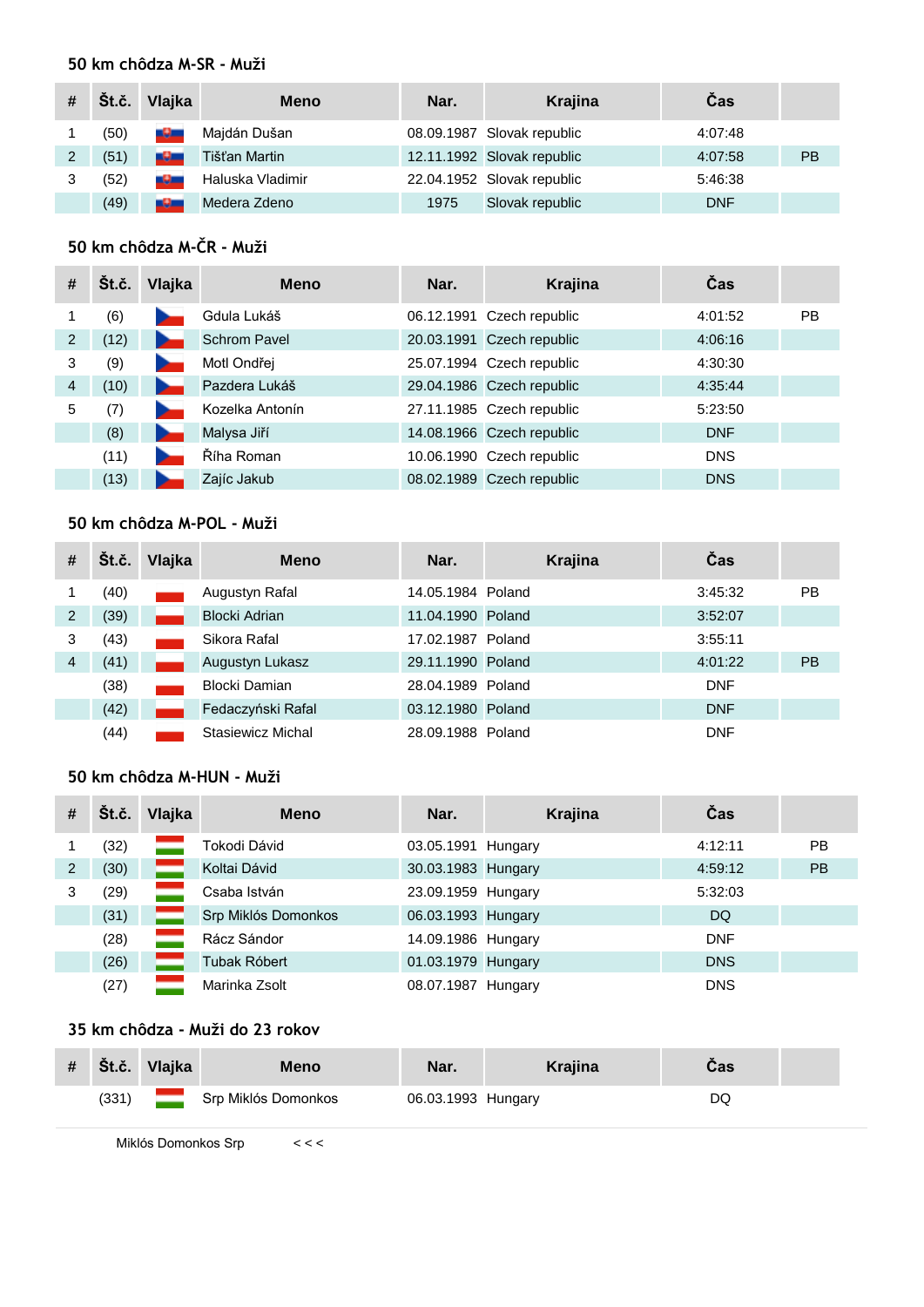## **20 km chôdza - Muži**

| #              | Št.č. | Vlajka                        | <b>Meno</b>                  | Nar.                 | <b>Krajina</b>                        | Čas        |           |
|----------------|-------|-------------------------------|------------------------------|----------------------|---------------------------------------|------------|-----------|
| 1              | (79)  | -9-                           | Tóth Matei                   |                      | 10.02.1983 Slovak republic            | 1:19:48    | <b>PB</b> |
| $\overline{2}$ | (53)  | 带。                            | <b>Tallent Jared</b>         | 17.10.1984 Australia |                                       | 1:22:45    |           |
| 3              | (56)  | $\color{black} \bm{\diamond}$ | De Sena Bonfim Caio Oliveira | 19.03.1991 Brazil    |                                       | 1:23:48    | <b>SB</b> |
| 4              | (73)  | ➣                             | Shange Lebogang              |                      | 01.08.1990 South Africa               | 1:24:09    | <b>PB</b> |
| 5              | (71)  | ≋ह⊹                           | <b>Rew Quentin</b>           |                      | 16.07.1984 New Zealand                | 1:25:29    |           |
| 6              | (77)  | -9-                           | Kučmín Anton                 |                      | 07.06.1984 Slovak republic            | 1:25:41    |           |
| 7              | (76)  | -9-                           | Rízek Milan                  |                      | 05.01.1978 Slovak republic            | 1:29:21    |           |
| 8              | (74)  | <b>By Lang</b>                | Filipović Predrag            | 05.10.1978 Serbia    |                                       | 1:29:53    |           |
| 9              | (58)  | $\color{blue}\blacklozenge$   | <b>Fidelis Bruno Marques</b> | 08.11.1994 Brazil    |                                       | 1:30:52    |           |
| 10             | (75)  | $-6$                          | Krstović Predrag             | 07.03.1980 Serbia    |                                       | 1:32:48    |           |
| 11             | (57)  | $\color{blue}\blacklozenge$   | Dias Nogueira Rudnei         | 01.02.1990 Brazil    |                                       | 1:34:56    |           |
| 12             | (62)  | ъ.                            | <b>Ketner Karel</b>          |                      | 11.04.1990 Czech republic             | 1:37:27    |           |
| 13             | (81)  | $\mathbb{C}^*$                | Caliskan Hakan               | 1967                 | Turkey                                | 1:55:43    |           |
| 14             | (60)  | كاد                           | <b>Erent Bruno</b>           | 30.12.1990 Croatia   |                                       | 1:58:43    |           |
|                | (54)  | ₩.,                           | Rayson lan                   | 04.02.1988 Australia |                                       | <b>DQ</b>  |           |
|                | (59)  | И                             | <b>Connolly Creighton</b>    | 02.08.1988 Canada    |                                       | <b>DQ</b>  |           |
|                | (69)  |                               | Zhang Hang                   |                      | 29.10.1991 People's Republic of China | <b>DNF</b> |           |
|                | (78)  | -9-                           | Spevák Patrik                |                      | 30.07.1994 Slovak republic            | <b>DNF</b> |           |
|                | (61)  | <b>Septiment</b>              | Malysa Jiří                  |                      | 15.05.1991 Czech republic             | <b>DNS</b> |           |
|                | (64)  |                               | Kapéri Levante               | 15.07.1984 Hungary   |                                       | <b>DNS</b> |           |
|                | (72)  | ➢                             | <b>Mundell Marc</b>          |                      | 07.07.1983 South Africa               | <b>DNS</b> |           |

| Caio Oliveira De Sena<br><b>Bonfim</b> |             |
|----------------------------------------|-------------|
| Quentin Rew                            |             |
| Anton Kučmín                           | <           |
| Predrag Filipović                      | < <         |
| <b>Bruno Marques Fidelis</b>           |             |
| Predrag Krstović                       | $\,<$       |
| Karel Ketner                           | <           |
| Hakan Caliskan                         | < <         |
| <b>Creighton Connolly</b>              |             |
| lan Rayson                             | $\lt$ $\lt$ |
|                                        |             |

|                                                                       | 5 km | 10 km 15 km                         | 20 km |
|-----------------------------------------------------------------------|------|-------------------------------------|-------|
| Tóth Matej (79)                                                       |      | 00:20:13 00:40:06 00:59:54 01:19:48 |       |
| Tallent Jared (53)                                                    |      | 00:20:12 00:40:25 01:01:12 01:22:45 |       |
| De Sena Bonfim Caio Oliveira (56) 00:20:22 00:41:19 01:02:35 01:23:48 |      |                                     |       |
| Shange Lebogang (73)                                                  |      | 00:21:31 00:43:10 01:03:53 01:24:09 |       |
| Rew Quentin (71)                                                      |      | 00:20:15 00:41:19 01:03:22 01:25:29 |       |
| Kučmín Anton (77)                                                     |      | 00:21:03 00:42:11 01:03:50 01:25:41 |       |
| Rízek Milan (76)                                                      |      | 00:21:43 00:43:52 01:06:31 01:29:21 |       |
| Filipović Predrag (74)                                                |      | 00:21:31 00:43:36 01:06:49 01:29:53 |       |
| Fidelis Bruno Marques (58)                                            |      | 00:21:31 00:43:12 01:05:56 01:30:52 |       |
| Krstović Predrag (75)                                                 |      | 00:23:16 00:46:01 01:08:32 01:32:48 |       |
| Dias Nogueira Rudnei (57)                                             |      | 00:22:38 00:46:11 01:10:41 01:34:56 |       |
| Ketner Karel (62)                                                     |      | 00:23:24 00:46:57 01:11:04 01:37:27 |       |
| Caliskan Hakan (81)                                                   |      | 00:27:38 00:55:58 01:25:32 01:55:43 |       |
| Erent Bruno (60)                                                      |      | 00:29:58 01:01:13 01:30:43 01:58:43 |       |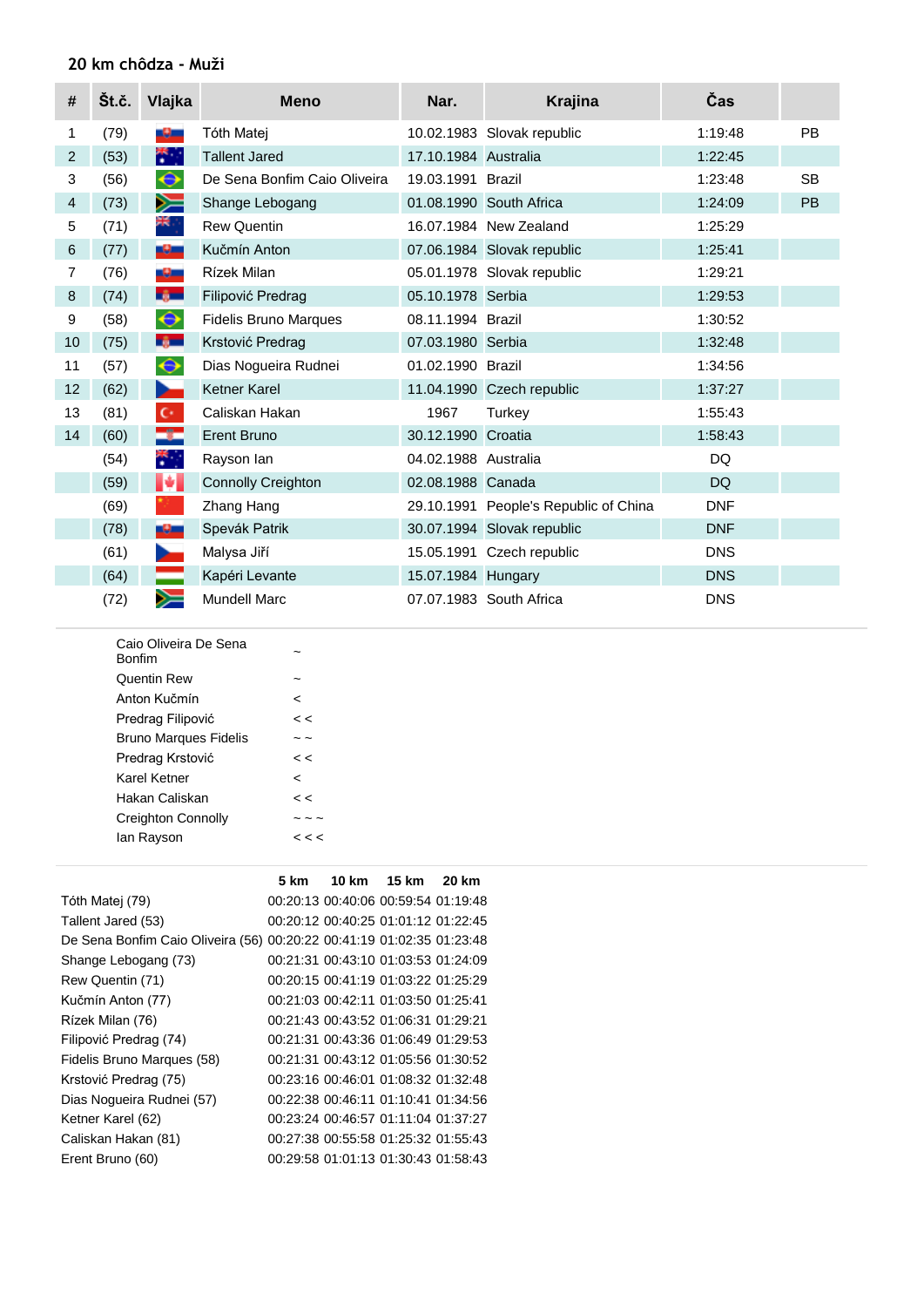# **20 km chôdza - Ženy**

| # | Št.č. | Vlajka         | <b>Meno</b>        | Nar.               | <b>Krajina</b>             | Čas        |           |
|---|-------|----------------|--------------------|--------------------|----------------------------|------------|-----------|
| 1 | (84)  | $\bullet$      | Pinedo Ainhoa      | 20.09.1989 Spain   |                            | 1:34:56    | <b>SB</b> |
| 2 | (97)  | -9-            | Gáliková Mária     |                    | 21.08.1980 Slovak republic | 1:36:39    |           |
| 3 | (86)  | =              | Madarász Viktória  | 12.05.1985 Hungary |                            | 1:37:00    |           |
| 4 | (87)  | ═              | Kovács Barbara     | 26.07.1993 Hungary |                            | 1:39:47    | <b>PB</b> |
| 5 | (94)  |                | Ellward Agnieszka  | 26.03.1989 Poland  |                            | 1:48:45    |           |
| 6 | (83)  | ÷              | Hajsok Hana        | 09.09.1994 Croatia |                            | 2:06:26    |           |
| 7 | (88)  | ═              | Matalin Brigitta   | 24.07.1987 Hungary |                            | 2:07:36    | <b>PB</b> |
| 8 | (96)  | <b>By Line</b> | Kostić Jelena      | 02.06.1994 Serbia  |                            | 2:09:14    |           |
|   | (63)  |                | Haála Villö        | 1993               | Hungary                    | <b>DNF</b> |           |
|   | (89)  |                | Récsei Petra       | 28.09.1990 Hungary |                            | <b>DNF</b> |           |
|   | (90)  | -              | Hornyik Petra      | 15.01.1993 Hungary |                            | <b>DNF</b> |           |
|   | (95)  |                | Szwarnóg Agnieszka | 28.12.1986 Poland  |                            | <b>DNF</b> |           |
|   | (242) | ┿              | Aydin Maria        | 14.08.1993 Sweden  |                            | <b>DNF</b> |           |
|   | (85)  |                | Nagy Luca          | 21.01.1994 Hungary |                            | <b>DNS</b> |           |
|   | (98)  | -9-            | Strmeňová Katarína |                    | 25.01.1993 Slovak republic | <b>DNS</b> |           |

Barbara Kovács  $\sim$ Maria Aydin <

|                                                            | 5 km |                                     | 20 km |
|------------------------------------------------------------|------|-------------------------------------|-------|
| Pinedo Ainhoa (84)                                         |      | 00:23:22 00:46:57 01:10:51 01:34:56 |       |
| Gáliková Mária (97)                                        |      | 00:24:01 00:48:10 01:12:24 01:36:39 |       |
| Madarász Viktória (86) 00:23:21 00:47:03 01:11:38 01:36:60 |      |                                     |       |
| Kovács Barbara (87)                                        |      | 00:24:13 00:49:18 01:14:36 01:39:47 |       |
| Ellward Agnieszka (94) 00:25:60 00:52:52 01:20:43 01:48:45 |      |                                     |       |
| Hajsok Hana (83)                                           |      | 00:29:58 01:01:13 01:32:41 02:06:26 |       |
| Matalin Brigitta (88)                                      |      | 00:29:32 01:00:43 01:32:41 02:07:36 |       |
| Kostić Jelena (96)                                         |      | 00:31:10 01:02:22 01:34:42 02:09:14 |       |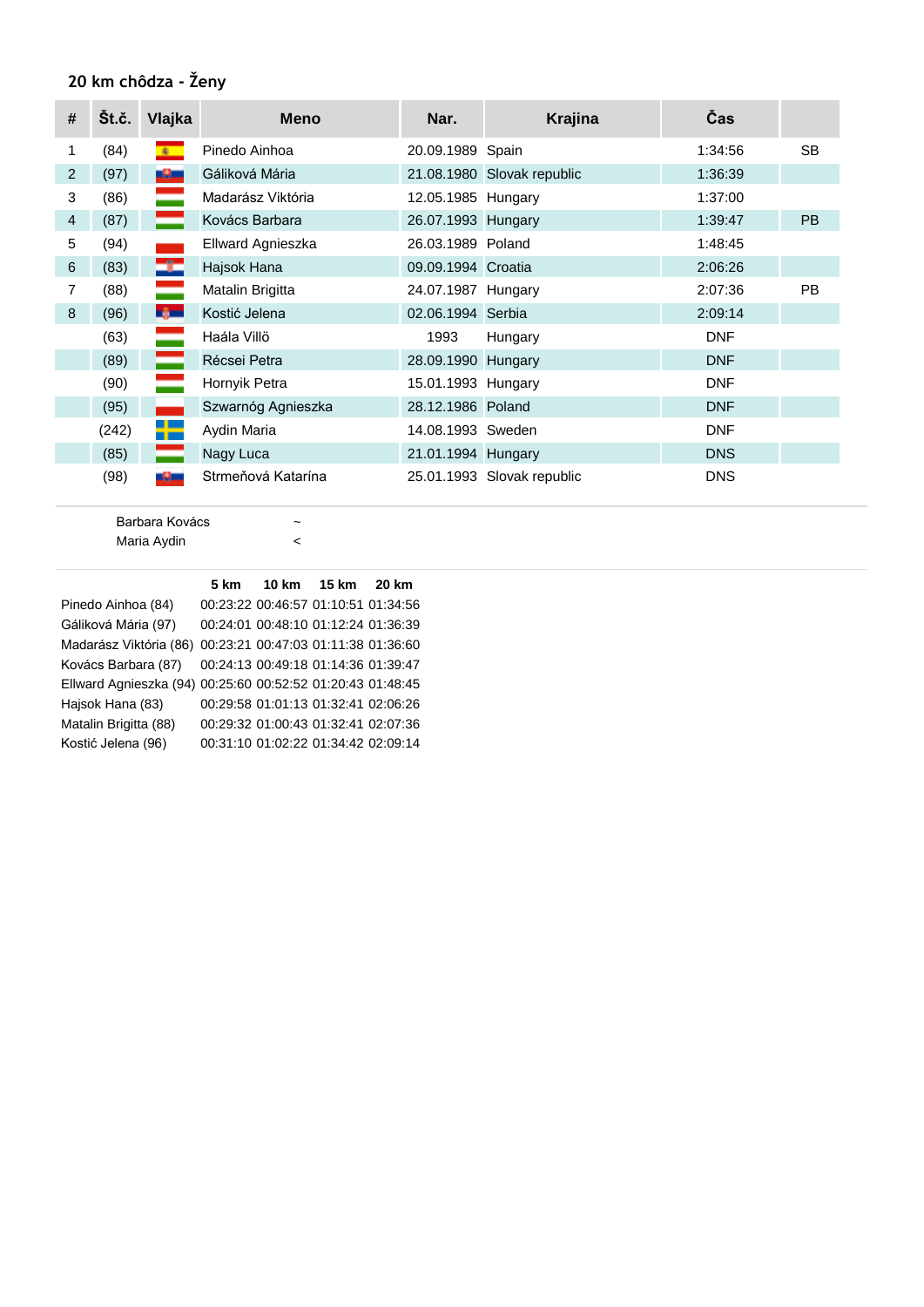### **10 km chôdza - Juniori**

| #              | Št.č. | Vlajka       | <b>Meno</b>        | Nar.               | <b>Krajina</b>             | Čas        |           |
|----------------|-------|--------------|--------------------|--------------------|----------------------------|------------|-----------|
|                | (105) |              | Venyercsán Bence   | 08.01.1996 Hungary |                            | 43:40      | <b>PB</b> |
| 2              | (112) | -91          | Úradník Miroslav   |                    | 24.03.1996 Slovak republic | 43:54      |           |
| 3              | (100) |              | Veselouš Filip     |                    | 18.05.1995 Czech republic  | 46:10      | <b>PB</b> |
| $\overline{4}$ | (111) | -9-          | Linkeš Milan       |                    | 02.01.1995 Slovak republic | 48:58      | <b>PB</b> |
| 5              | (108) | -6-          | Lilić Nikola       | 12.01.1996 Serbia  |                            | 49:05      |           |
| 6              | (109) | <b>Light</b> | Pešić Predrag      | 10.07.1998 Serbia  |                            | 49:56      |           |
|                | (102) |              | Skalka Jiří        |                    | 10.09.1995 Czech republic  | 52:03      |           |
|                | (110) | <b>Light</b> | Dejković Dimitrije | 03.03.1998 Serbia  |                            | DQ.        |           |
|                | (101) |              | Straka Dominik     |                    | 08.07.1999 Czech republic  | <b>DNS</b> |           |
|                | (104) |              | Bagdány Tomasz     | 12.04.1995 Hungary |                            | <b>DNS</b> |           |

| Bence Venyercsán   |                      |
|--------------------|----------------------|
| Nikola Lilić       |                      |
| Predrag Pešić      | $\sim$               |
| Dimitrije Dejković | $\sim$ $\sim$ $\sim$ |
|                    |                      |

|                                                                                                                  | 1 km                                                                                      | 2 km | 3 km | 4 km | $5 \text{ km}$                                                                            | 6 km | 7 km | 8 km | 9 km | 10 km |
|------------------------------------------------------------------------------------------------------------------|-------------------------------------------------------------------------------------------|------|------|------|-------------------------------------------------------------------------------------------|------|------|------|------|-------|
| Venyercsán Bence (105) 00:04:11 00:08:32 00:12:57 00:17:20 00:21:45 00:26:08 00:30:32 00:34:60 00:39:19 00:43:40 |                                                                                           |      |      |      |                                                                                           |      |      |      |      |       |
| Úradník Miroslav (112)                                                                                           | 00:04:11 00:08:32 00:12:56 00:17:20 00:21:45 00:26:08 00:30:32 00:34:60 00:39:33 00:43:54 |      |      |      |                                                                                           |      |      |      |      |       |
| Veselouš Filip (100)                                                                                             |                                                                                           |      |      |      | 00:04:26 00:08:54 00:13:25 00:18:02 00:22:42 00:27:25 00:32:05 00:36:52 00:41:36 00:46:10 |      |      |      |      |       |
| Linkeš Milan (111)                                                                                               |                                                                                           |      |      |      | 00:04:46 00:09:30 00:14:18 00:19:11 00:24:15 00:29:20 00:34:15 00:39:22 00:44:15 00:48:58 |      |      |      |      |       |
| Lilić Nikola (108)                                                                                               |                                                                                           |      |      |      | 00:04:26 00:08:55 00:13:37 00:18:36 00:23:34 00:28:34 00:33:44 00:38:50 00:43:58 00:49:05 |      |      |      |      |       |
| Pešić Predrag (109)                                                                                              |                                                                                           |      |      |      | 00:04:56 00:09:40 00:14:31 00:19:25 00:24:22 00:29:20 00:34:26 00:39:25 00:44:45 00:49:56 |      |      |      |      |       |
| Skalka Jiří (102)                                                                                                |                                                                                           |      |      |      | 00:04:57 00:09:60 00:15:10 00:20:24 00:25:42 00:31:10 00:36:32 00:41:56 00:47:03 00:52:03 |      |      |      |      |       |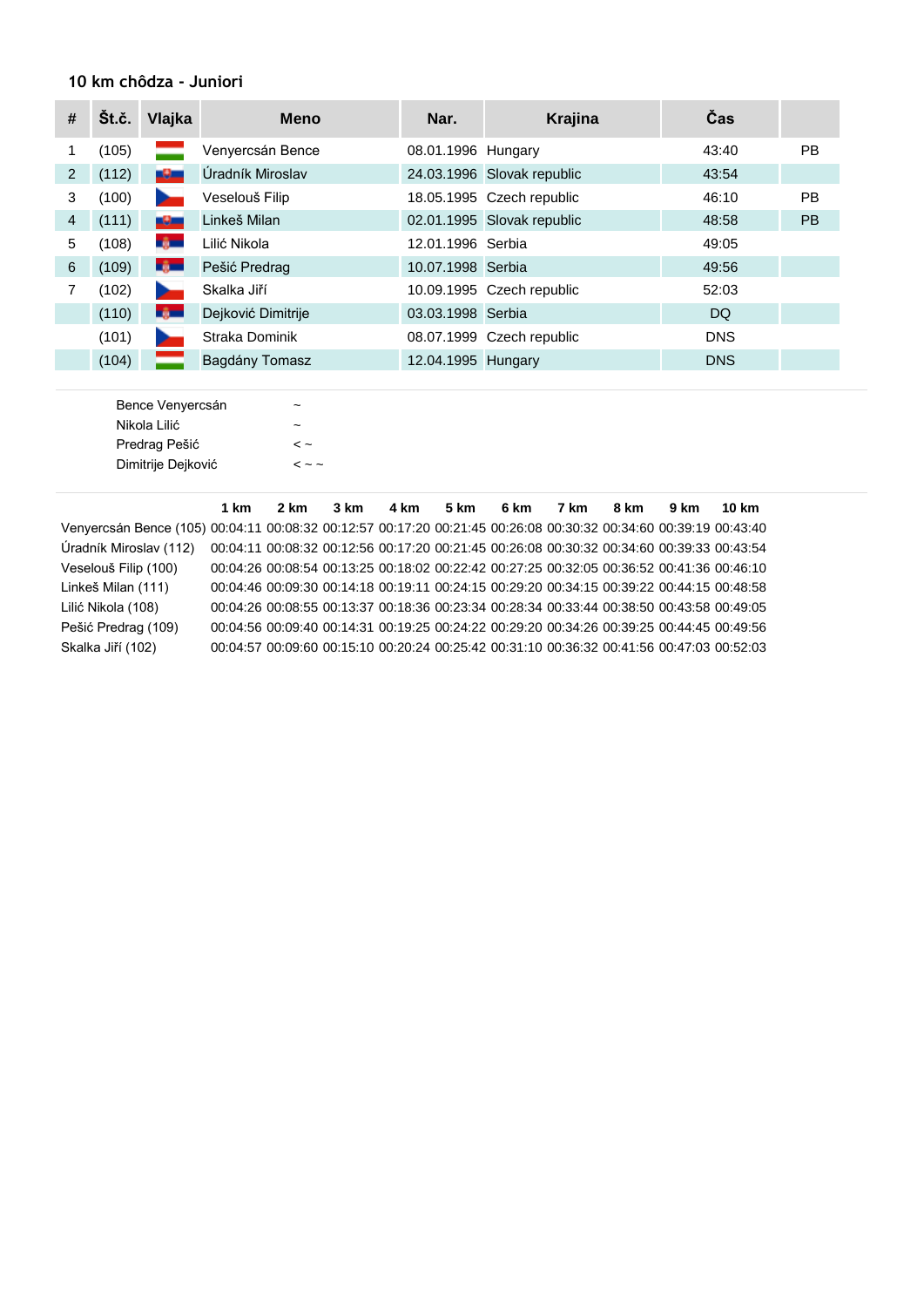#### **10 km chôdza - Juniorky**

| #  | Št.č. | Vlajka         | <b>Meno</b>       | Nar.               | <b>Krajina</b>             | Čas        |           |
|----|-------|----------------|-------------------|--------------------|----------------------------|------------|-----------|
| 1  | (114) | سر             | Drahotová Anežka  |                    | 22.07.1995 Czech republic  | 46:44      |           |
| 2  | (115) | .,             | Drahotová Eliška  |                    | 22.07.1995 Czech republic  | 49:19      |           |
| 3  | (121) |                | Augustyn Angelika | 15.01.1996 Poland  |                            | 49:58      |           |
| 4  | (126) | -9-            | Hornáková Monika  |                    | 06.07.1995 Slovak republic | 50:04      | <b>PB</b> |
| 5  | (117) | ═              | Récsei Rita       | 30.01.1996 Hungary |                            | 50:33      |           |
| 6  | (129) | ۳.             | Tomas Lena        | 20.10.1996 Sweden  |                            | 52:35      |           |
| 7  | (113) | $\rightarrow$  | Renić Ivana       | 21.08.1996 Croatia |                            | 54:18      |           |
| 8  | (127) | -9-            | Čubáňová Lucia    |                    | 09.08.1995 Slovak republic | 55:40      |           |
| 9  | (128) | سلال           | Škantárová Lucia  |                    | 28.12.1996 Slovak republic | 56:03      |           |
| 10 | (124) | <b>By Lang</b> | Gogov Danica      | 15.09.1996 Serbia  |                            | 56:08      |           |
| 11 | (125) | -ê—            | Drašković Jovana  | 1996               | Serbia                     | 58:38      |           |
| 12 | (123) | <b>By Lang</b> | Milošević Jovana  | 20.01.1996 Serbia  |                            | 1:13:45    |           |
|    | (116) | n an           | Bočková Sabina    |                    | 21.09.2001 Czech republic  | <b>DNF</b> |           |
|    | (122) | <b>By Line</b> | Kostić Milica     | 12.05.1996 Serbia  |                            | <b>DNF</b> |           |
|    | (103) |                | Haála Hanga       | 1996               | Hungary                    | <b>DNS</b> |           |

Ivana Renić ~

**1 km 2 km 3 km 4 km 5 km 6 km 7 km 8 km 9 km 10 km** Drahotová Anežka (114) 00:04:26 00:08:55 00:13:28 00:18:10 00:23:01 00:27:47 00:32:32 00:37:16 00:41:59 00:46:44 Drahotová Eliška (115) 00:04:47 00:09:40 00:14:33 00:19:30 00:24:30 00:29:28 00:34:26 00:39:22 00:44:22 00:49:19 Augustyn Angelika (121) 00:04:57 00:09:58 00:14:55 00:19:54 00:24:57 00:29:53 00:34:53 00:39:56 00:44:59 00:49:58 Hornáková Monika (126) 00:04:56 00:09:49 00:14:47 00:19:46 00:24:49 00:29:54 00:34:58 00:40:04 00:45:09 00:50:04 Récsei Rita (117) 00:04:47 00:09:41 00:14:38 00:19:39 00:24:47 00:29:53 00:35:02 00:40:14 00:45:27 00:50:33 Tomas Lena (129) 00:05:04 00:10:12 00:15:18 00:20:29 00:25:50 00:31:13 00:36:32 00:41:55 00:47:19 00:52:35 Renić Ivana (113) 00:05:17 00:10:23 00:15:48 00:21:16 00:26:51 00:32:16 00:37:48 00:43:24 00:48:57 00:54:18 Čubáňová Lucia (127) 00:05:22 00:10:43 00:16:07 00:21:32 00:26:60 00:32:36 00:38:13 00:43:58 00:49:48 00:55:40 Škantárová Lucia (128) 00:05:29 00:10:60 00:16:34 00:22:15 00:27:59 00:33:39 00:39:21 00:44:60 00:50:37 00:56:03 Gogov Danica (124) 00:05:19 00:10:22 00:15:35 00:21:01 00:26:38 00:32:22 00:38:13 00:44:10 00:50:10 00:56:08 Drašković Jovana (125) 00:05:30 00:11:14 00:17:05 00:23:03 00:28:58 00:34:58 00:41:04 00:47:04 00:52:59 00:58:38 Milošević Jovana (123) 00:06:48 00:13:59 00:21:19 00:28:51 00:36:21 00:43:52 00:51:26 00:59:01 01:06:33 01:13:45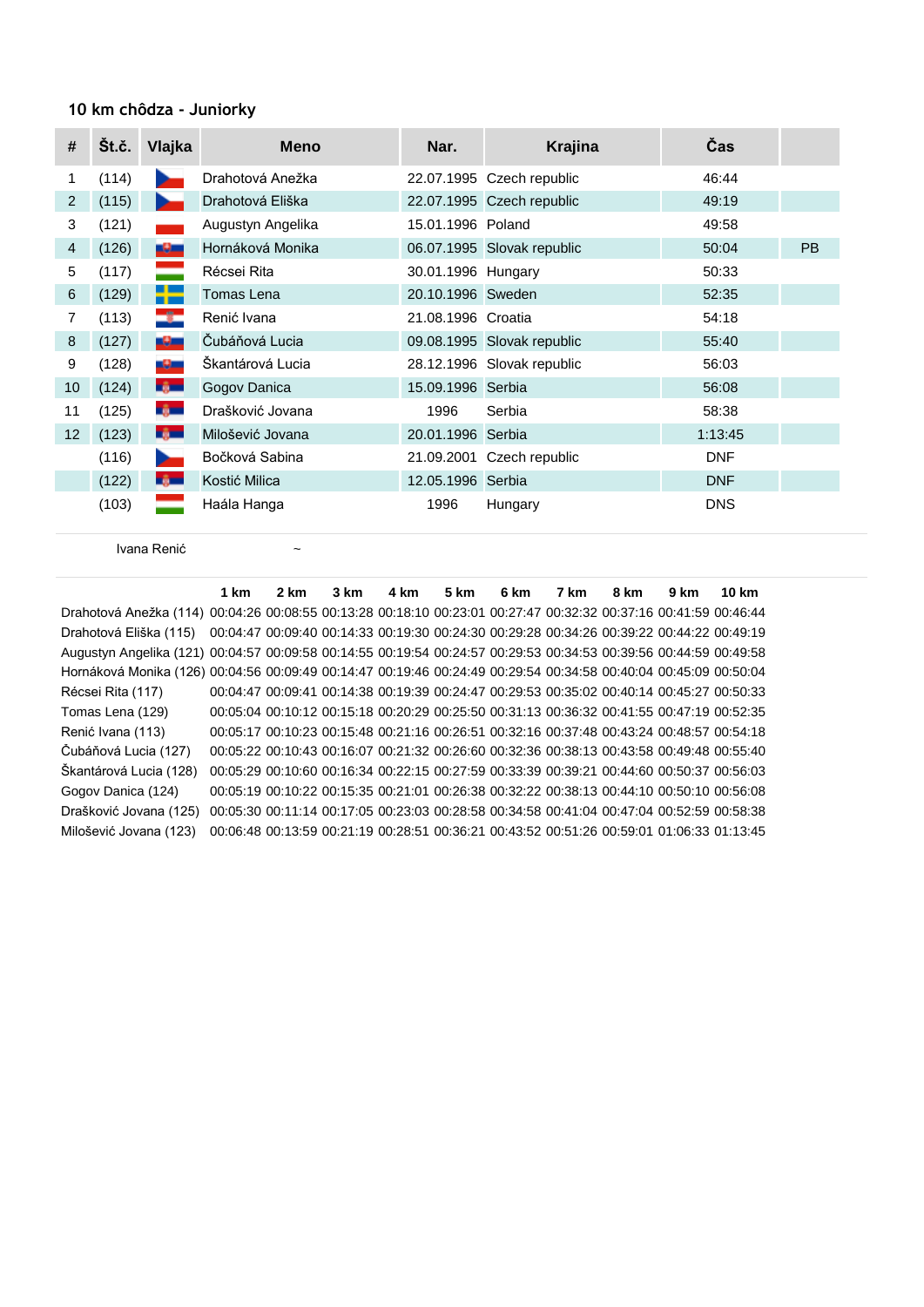#### **10 km chôdza - Dorastenci**

| # | Št.č. | Vlajka | <b>Meno</b>          | Nar.               | <b>Krajina</b>             | Čas     |           |
|---|-------|--------|----------------------|--------------------|----------------------------|---------|-----------|
|   | (132) |        | Burger Donát         | 10.12.1997 Hungary |                            | 47:33   | <b>PB</b> |
| 2 | (131) |        | Gdula Tomáš          |                    | 09.01.1997 Czech republic  | 47:58   |           |
| 3 | (137) |        | <b>Makars Arturs</b> | 27.03.1997 Latvia  |                            | 48:38   |           |
| 4 | (130) |        | Malysa Alexandr      |                    | 10.11.1997 Czech republic  | 52:02   | <b>PB</b> |
| 5 | (133) |        | Szegedi Miklós       | 10.04.1997 Hungary |                            | 53:25   |           |
| 6 | (135) |        | Kovács Soma          | 12.10.1997 Hungary |                            | 54:05   | <b>PB</b> |
|   | (138) | -9-    | Murín Lukáš          |                    | 20.09.1998 Slovak republic | 1:00:39 |           |
| 8 | (134) |        | Almási Ádám          | 08.08.1998 Hungary |                            | 1:05:37 |           |

Arturs Makars  $\sim$ 

**1 km 2 km 3 km 4 km 5 km 6 km 7 km 8 km 9 km 10 km** Burger Donát (132) 00:04:50 00:09:29 00:14:11 00:18:55 00:23:35 00:28:27 00:33:18 00:38:03 00:42:48 00:47:33 Gdula Tomáš (131) 00:04:26 00:08:55 00:13:29 00:18:11 00:23:01 00:27:48 00:32:44 00:37:50 00:42:57 00:47:58 Makars Arturs (137) 00:04:43 00:09:16 00:13:57 00:18:45 00:23:37 00:28:37 00:33:45 00:38:41 00:43:38 00:48:38 Malysa Alexandr (130) 00:04:56 00:09:59 00:15:08 00:20:16 00:25:30 00:30:50 00:36:20 00:41:43 00:47:02 00:52:02 Szegedi Miklós (133) 00:04:50 00:09:50 00:15:05 00:20:18 00:25:46 00:31:28 00:37:14 00:42:37 00:48:02 00:53:25 Kovács Soma (135) 00:04:57 00:10:06 00:15:29 00:21:02 00:26:29 00:31:60 00:37:32 00:43:05 00:48:38 00:54:05 Murín Lukáš (138) 00:05:23 00:11:20 00:17:33 00:23:47 00:29:49 00:35:58 00:41:56 00:48:13 00:54:33 01:00:39 Almási Ádám (134) 00:05:41 00:12:02 00:18:33 00:25:01 00:31:34 00:38:17 00:44:58 00:51:49 00:58:46 01:05:37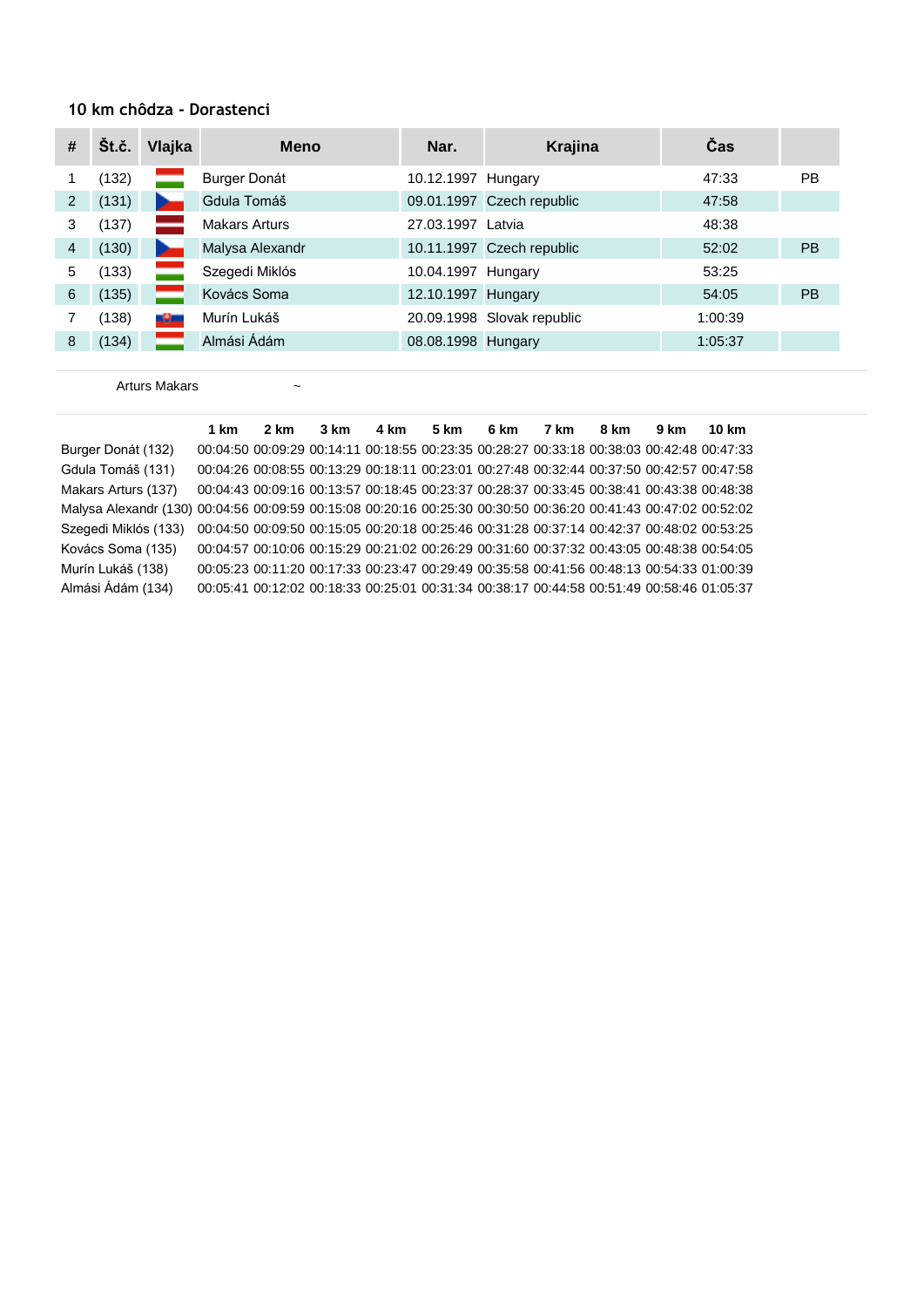# **5 km chôdza - Dorastenky**

| $\#$           | Št.č. | Vlajka         | <b>Meno</b>         | Nar.               | Krajina                    | <b>Čas</b> |           |
|----------------|-------|----------------|---------------------|--------------------|----------------------------|------------|-----------|
|                | (143) |                | Südi Anna           | 1997               | Hungary                    | 26:03      | PB.       |
| 2              | (147) | -9-            | Abbatantuono Nikola | 07.10.1997         | Slovak republic            | 27:38      |           |
| 3              | (139) | ÷              | Golobić Antonela    | 11.07.1997         | Croatia                    | 27:59      |           |
| $\overline{4}$ | (141) |                | Benczik Viktória    | 1997               | Hungary                    | 28:09      |           |
| 5              | (140) |                | Richter Dóra        | 1998               | Hungary                    | 28:20      | <b>PB</b> |
| 6              | (144) |                | Demeter Diána       | 27.09.1997 Hungary |                            | 32:35      |           |
| 7              | (149) | -9-            | Horváthová Barbora  | 19.07.1997         | Slovak republic            | 32:58      |           |
| 8              | (148) | -9-            | Pavlíková Kristína  |                    | 20.11.1998 Slovak republic | 33:17      |           |
|                | (146) | <b>By Line</b> | Jović Milica        | 09.10.1997         | Serbia                     | <b>DNF</b> |           |
|                | (142) |                | Rátkai Emese        | 1997               | Hungary                    | <b>DNS</b> |           |
|                | (145) |                | Augustyn Wiktoria   | 04.11.1997         | Poland                     | <b>DNS</b> |           |

|                                                                        | 1 km | 2 km | $3 \text{ km}$                               | 4 km | 5 km |
|------------------------------------------------------------------------|------|------|----------------------------------------------|------|------|
| Südi Anna (143)                                                        |      |      | 00:04:54 00:10:05 00:15:22 00:20:46 00:26:03 |      |      |
| Abbatantuono Nikola (147) 00:04:51 00:10:15 00:16:05 00:21:56 00:27:38 |      |      |                                              |      |      |
| Golobić Antonela (139)                                                 |      |      | 00:04:60 00:10:32 00:16:19 00:22:11 00:27:59 |      |      |
| Benczik Viktória (141)                                                 |      |      | 00:05:03 00:10:40 00:16:33 00:22:31 00:28:09 |      |      |
| Richter Dóra (140)                                                     |      |      | 00:05:32 00:11:08 00:16:48 00:22:38 00:28:20 |      |      |
| Demeter Diána (144)                                                    |      |      | 00:06:02 00:12:33 00:19:11 00:25:54 00:32:35 |      |      |
| Horváthová Barbora (149)                                               |      |      | 00:06:04 00:12:45 00:19:28 00:26:16 00:32:58 |      |      |
| Pavlíková Kristína (148)                                               |      |      | 00:06:04 00:12:45 00:19:29 00:26:31 00:33:17 |      |      |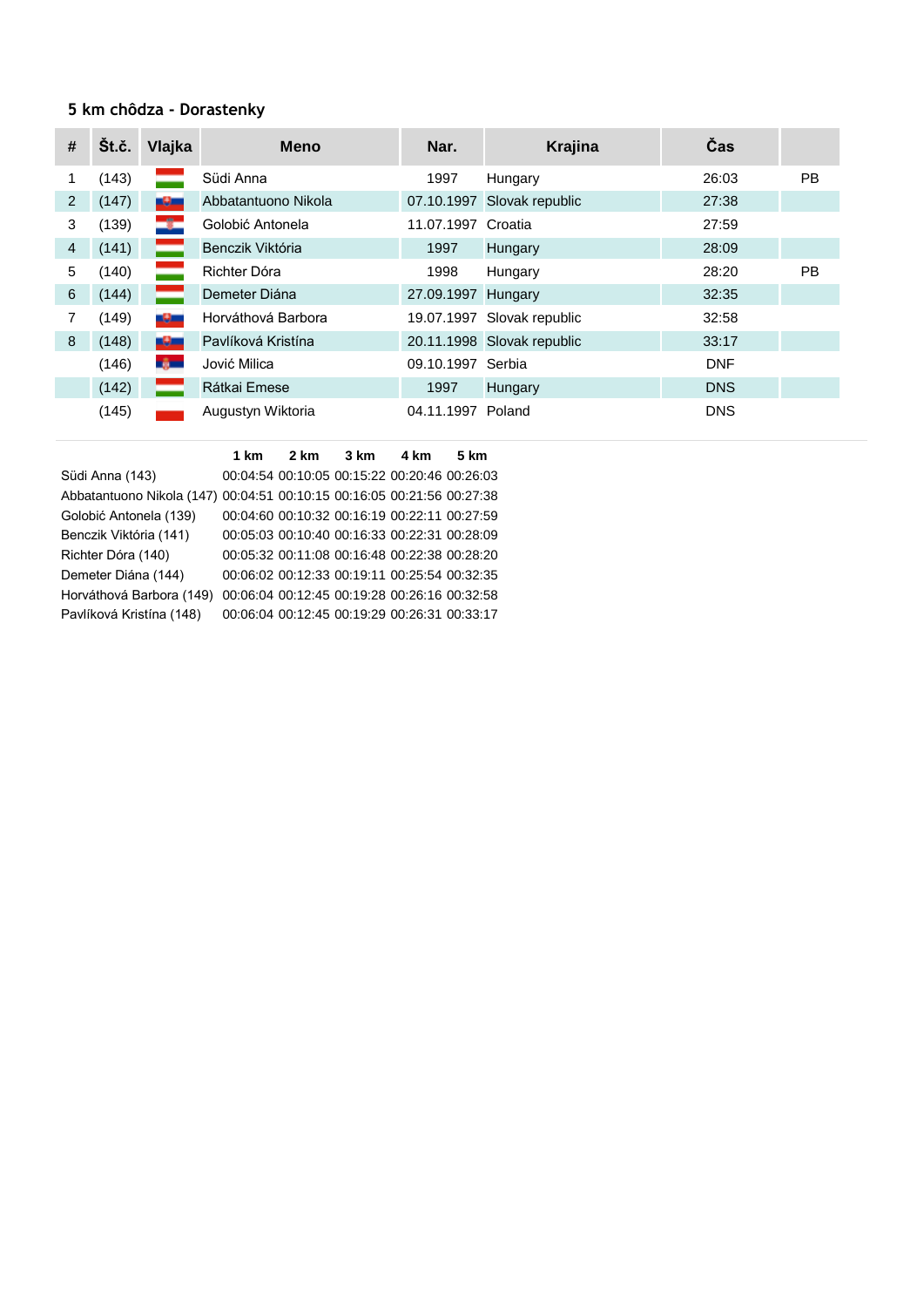#### **3 km chôdza - Starší žiaci**

| # | Št.č. | Vlajka | <b>Meno</b>    | Nar.               | <b>Krajina</b>             | Čas   |           |
|---|-------|--------|----------------|--------------------|----------------------------|-------|-----------|
|   | (152) |        | Sárossi Bálint | 30.04.2000 Hungary |                            | 14:32 | <b>PB</b> |
| 2 | (153) |        | Fazekas Sándor | 20.07.2000 Hungary |                            | 14:32 | <b>PB</b> |
| 3 | (158) | -9-    | Detko Ľubomír  |                    | 16.04.1999 Slovak republic | 15:14 | <b>PB</b> |
| 4 | (159) | -9-    | Nesnadný Mário |                    | 20.05.1999 Slovak republic | 15:45 | <b>PB</b> |
| 5 | (156) | -9-    | Nikel Marek    |                    | 03.01.2000 Slovak republic | 16:30 | <b>PB</b> |
| 6 | (150) |        | Dani András    | 2000               | Hungary                    | 17:08 |           |
|   | (151) |        | Dani Péter     | 2000               | Hungary                    | 17:12 | <b>PB</b> |
| 8 | (154) |        | Grósz Richard  | 30.09.2000         | Hungary                    | 17:26 | <b>PB</b> |
| 9 | (157) | -95    | Machala Michal |                    | 18.08.1999 Slovak republic | 18:34 | <b>PB</b> |

**1 km 2 km 3 km** Sárossi Bálint (152) 00:04:51 00:09:48 00:14:32 Fazekas Sándor (153) 00:04:51 00:09:49 00:14:32 Detko Ľubomír (158) 00:04:53 00:10:06 00:15:14 Nesnadný Mário (159) 00:04:56 00:10:19 00:15:45 Nikel Marek (156) 00:05:02 00:10:33 00:16:30 Dani András (150) 00:05:36 00:11:25 00:17:08 Dani Péter (151) 00:05:36 00:11:30 00:17:12 Grósz Richard (154) 00:05:36 00:11:30 00:17:26 Machala Michal (157) 00:05:56 00:12:13 00:18:34

#### **3 km chôdza - Staršie žiačky**

| #              | Št.č. | Vlajka | <b>Meno</b>             | Nar.               | Krajina                    | Čas        |           |
|----------------|-------|--------|-------------------------|--------------------|----------------------------|------------|-----------|
|                | (171) | ساك    | Hačundová Ema           |                    | 05.03.1999 Slovak republic | 14:47      | <b>PB</b> |
| 2              | (165) | -9-    | Burzalová Hana          |                    | 03.11.2000 Slovak republic | 15:36      |           |
| 3              | (170) | -9-    | Kuklicová Bibiána       |                    | 08.07.1999 Slovak republic | 15:46      | <b>PB</b> |
| $\overline{4}$ | (163) |        | Komoróczy Laura         | 21.01.1999 Hungary |                            | 15:49      |           |
| 5              | (161) |        | Molnár Orsolya          | 1999               | Hungary                    | 15:55      |           |
| 6              | (169) | -9-    | Kuklicová Lívia         |                    | 08.07.1999 Slovak republic | 16:41      | <b>PB</b> |
| 7              | (168) | -9-    | Zlúková Alexandra       |                    | 22.02.2000 Slovak republic | 17:15      |           |
| 8              | (167) | -9-    | Kopčanová Mária Barbora |                    | 22.01.1999 Slovak republic | 17:44      | <b>PB</b> |
| 9              | (166) | -9-    | Jancová Andrea          |                    | 12.07.2000 Slovak republic | 18:28      |           |
| 10             | (172) | -9-    | Fuksová Mária           |                    | 04.09.1999 Slovak republic | 18:46      |           |
| 11             | (164) |        | Kiss Debóra             | 06.12.1999 Hungary |                            | 21:29      |           |
|                | (160) | _      | Wolf Sára               | 2001               | Hungary                    | <b>DNF</b> |           |
|                | (162) |        | Dimanopulosz Daphne     | 13.08.1999         | Hungary                    | <b>DNS</b> |           |

|                                                          | 1 km | 2 km                       | $3 \text{ km}$ |
|----------------------------------------------------------|------|----------------------------|----------------|
| Hačundová Ema (171)                                      |      | 00:04:43 00:09:48 00:14:47 |                |
| Burzalová Hana (165)                                     |      | 00:04:57 00:10:19 00:15:36 |                |
| Kuklicová Bibiána (170)                                  |      | 00:05:08 00:10:32 00:15:46 |                |
| Komoróczy Laura (163)                                    |      | 00:05:08 00:10:32 00:15:49 |                |
| Molnár Orsolya (161)                                     |      | 00:05:08 00:10:32 00:15:55 |                |
| Kuklicová Lívia (169)                                    |      | 00:05:32 00:11:06 00:16:41 |                |
| Zlúková Alexandra (168)                                  |      | 00:05:34 00:11:29 00:17:15 |                |
| Kopčanová Mária Barbora (167) 00:05:34 00:11:39 00:17:44 |      |                            |                |
| Jancová Andrea (166)                                     |      | 00:05:42 00:12:04 00:18:28 |                |
| Fuksová Mária (172)                                      |      | 00:05:40 00:12:01 00:18:46 |                |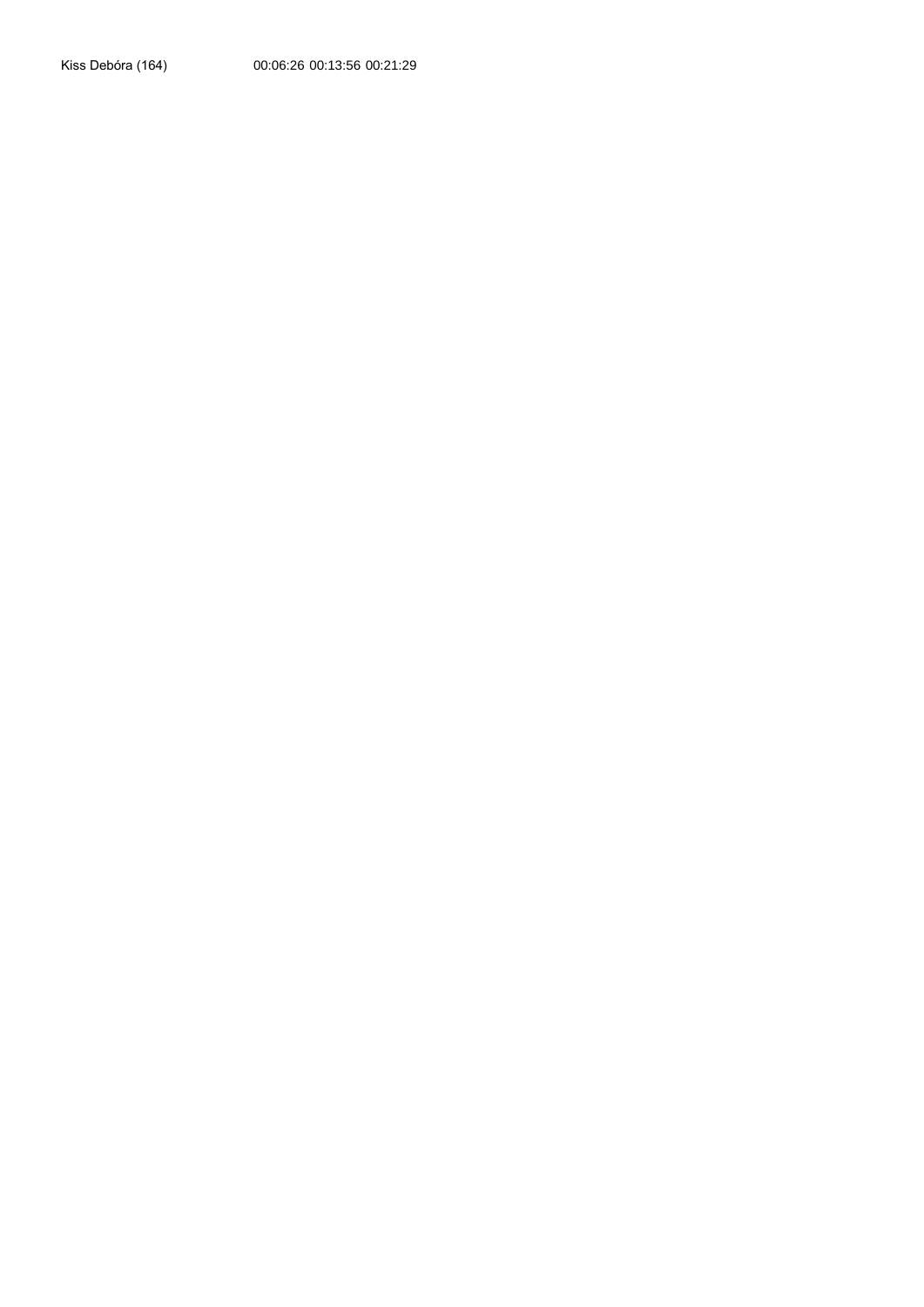#### **1 km chôdza - Mladší žiaci**

| #              | Št.č. | Vlajka | <b>Meno</b>        | Nar.       | Krajina                    | Čas  |           |
|----------------|-------|--------|--------------------|------------|----------------------------|------|-----------|
|                | (182) | -9-    | Krestianko Matej   | 20.04.2001 | Slovak republic            | 4:44 | PB.       |
| 2              | (177) | -9-    | Kubiš Ľubomír      |            | 19.04.2001 Slovak republic | 4:45 | PB        |
| 3              | (181) | -9-    | Švantner Ján       | 19.01.2001 | Slovak republic            | 4:49 | <b>PB</b> |
| $\overline{4}$ | (180) | ساك    | Abbatantuono Mateo |            | 20.01.2002 Slovak republic | 4:58 | <b>PB</b> |
| 5              | (173) |        | Gál Vencel         | 2001       | Hungary                    | 5:22 |           |
| 6              | (174) |        | Varga Dávid        | 2001       | Hungary                    | 5:28 |           |
| 7              | (176) |        | Soltész Marcell    | 2001       | Hungary                    | 5:51 |           |
| 8              | (175) |        | Világi Levente     | 2001       | Hungary                    | 5:52 |           |
| 9              | (183) | -9-    | Kohár Ján          | 12.03.2001 | Slovak republic            | 6:04 |           |
| 10             | (178) | -9-    | Záslav Mário       |            | 04.11.2002 Slovak republic | 6:15 |           |
| 11             | (179) | -9-    | Bučko Kristián     | 27.06.2001 | Slovak republic            | 6:38 | <b>SB</b> |

|                          | 1 km     |
|--------------------------|----------|
| Krestianko Matej (182)   | 00:04:44 |
| Kubiš Ľubomír (177)      | 00:04:45 |
| Švantner Ján (181)       | 00:04:49 |
| Abbatantuono Mateo (180) | 00:04:58 |
| Gál Vencel (173)         | 00:05:22 |
| Varga Dávid (174)        | 00:05:28 |
| Soltész Marcell (176)    | 00:05:51 |
| Világi Levente (175)     | 00:05:52 |
| Kohár Ján (183)          | 00:06:04 |
| Záslav Mário (178)       | 00:06:15 |
| Bučko Kristián (179)     | 00:06:38 |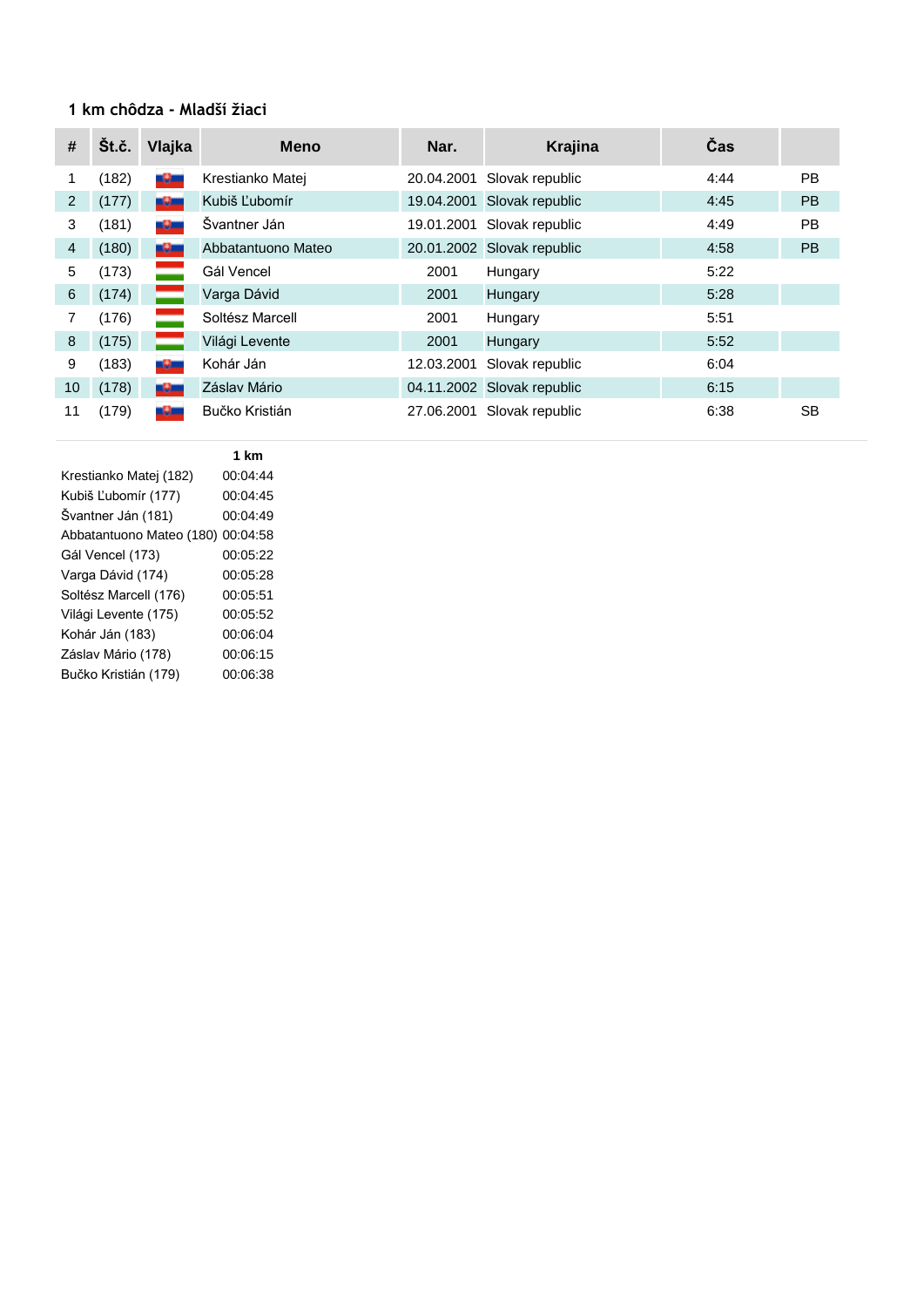# **1 km chôdza - Mladšie žiačky**

| #  | Št.č. | Vlajka        | <b>Meno</b>          | Nar.       | <b>Krajina</b>             | Čas        |           |
|----|-------|---------------|----------------------|------------|----------------------------|------------|-----------|
| 1  | (194) | سائله         | Rusková Lucia        | 03.11.2001 | Slovak republic            | 5:08       |           |
| 2  | (196) | -9-           | Cintulová Silvia     | 28.04.2001 | Slovak republic            | 5:21       |           |
| 3  | (188) | -9-           | Orovčíková Lucia     |            | 01.09.2002 Slovak republic | 5:38       |           |
| 4  | (193) | -9-           | Ševčíková Nikoleta   | 14.11.2001 | Slovak republic            | 5:39       | <b>PB</b> |
| 5  | (192) | -9-           | Kachalava Adryana    | 31.10.2001 | Slovak republic            | 5:50       |           |
| 6  | (189) | -9-           | Masaryková Annamária | 21.08.2002 | Slovak republic            | 6:08       |           |
| 7  | (184) | n.            | Štofková Kristýna    | 2001       | Czech republic             | 6:18       |           |
| 8  | (195) | <u> 19 mi</u> | Štefková Valéria     | 05.12.2001 | Slovak republic            | 6:23       |           |
| 9  | (186) | -9-           | Záslavová Patrícia   | 03.09.2001 | Slovak republic            | 6:34       | <b>PB</b> |
| 10 | (273) | в.            | Girmanová Jana       |            | 28.09.2002 Czech republic  | 7:02       |           |
| 11 | (271) | -9-           | Klimková Martina     |            | 31.05.2002 Slovak republic | 7:03       |           |
| 12 | (197) | -9-           | Rišková Karin        |            | 28.12.2002 Slovak republic | 7:11       |           |
|    | (185) |               | Pápai Petra          | 2002       | Hungary                    | <b>DNS</b> |           |
|    | (187) | -9-           | Polhošová Viktória   | 13.02.2001 | Slovak republic            | <b>DNS</b> |           |
|    | (191) | -9-           | Drábiková Terézia    | 22.11.2001 | Slovak republic            | <b>DNS</b> |           |
|    | (272) |               | Bočková Sabina       | 21.09.2001 | Czech republic             | <b>DNS</b> |           |

|                            | 1 km     |
|----------------------------|----------|
| Rusková Lucia (194)        | 00:05:08 |
| Cintulová Silvia (196)     | 00:05:21 |
| Orovčíková Lucia (188)     | 00:05:38 |
| Ševčíková Nikoleta (193)   | 00:05:39 |
| Kachalava Adryana (192)    | 00:05:50 |
| Masaryková Annamária (189) | 00:06:08 |
| Štofková Kristýna (184)    | 00:06:18 |
| Štefková Valéria (195)     | 00:06:23 |
| Záslavová Patrícia (186)   | 00:06:34 |
| Girmanová Jana (273)       | 00:07:02 |
| Klimková Martina (271)     | 00:07:03 |
| Rišková Karin (197)        | 00:07:11 |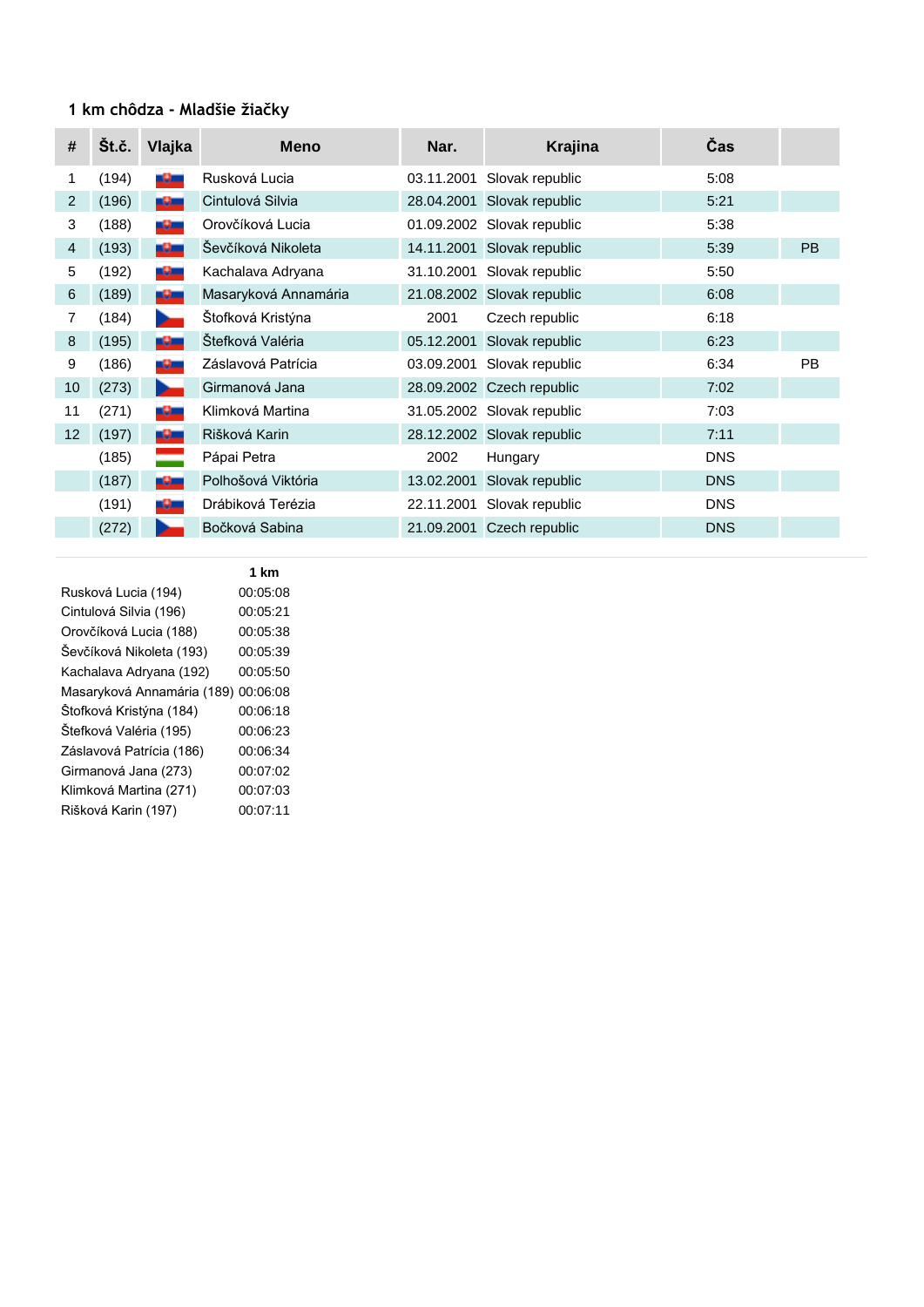# **1 km chôdza - Prípravka chlapci**

| #  | Št.č. | Vlajka             | <b>Meno</b>        | Nar.       | Krajina                    | Čas        |           |
|----|-------|--------------------|--------------------|------------|----------------------------|------------|-----------|
| 1  | (218) | -9-                | Nemčok Patrik      | 03.11.2003 | Slovak republic            | 5:06       | <b>PB</b> |
| 2  | (221) | -9-                | Bátovský Jakub     | 18.06.2005 | Slovak republic            | 5:18       |           |
| 3  | (220) | -9-                | Krestianko Filip   | 13.12.2005 | Slovak republic            | 5:42       | <b>PB</b> |
| 4  | (201) |                    | Nádasdi Marcell    | 2004       | Hungary                    | 5:47       |           |
| 5  | (198) | <b>Designation</b> | Vychroň Martin     | 2003       | Czech republic             | 5:59       |           |
| 6  | (205) | -9-                | Patrnčiak Oliver   | 14.07.2003 | Slovak republic            | 6:03       | PB        |
| 7  | (203) |                    | Szentmarjai Balász | 2003       | Hungary                    | 6:04       |           |
| 8  | (207) | -9-                | Záslav Matúš       | 19.07.2005 | Slovak republic            | 6:08       |           |
| 9  | (222) | -9-                | Paterek Tomáš      | 05.02.2003 | Slovak republic            | 6:08       |           |
| 10 | (206) | -9-                | Svrčina Matúš      | 22.08.2003 | Slovak republic            | 6:18       | PB        |
| 11 | (204) | -9-                | Hríbik Martin      | 27.04.2003 | Slovak republic            | 6:19       | PB        |
| 12 | (215) | -9-                | Bobol' Samuel      |            | 05.04.2005 Slovak republic | 6:21       |           |
| 13 | (202) |                    | Kocsis Bendegúz    | 2006       | Hungary                    | 6:22       |           |
| 14 | (199) |                    | Jakab Márton       | 2004       | Hungary                    | 6:28       |           |
| 15 | (208) | -9-                | Sitár Jakub        | 16.01.2006 | Slovak republic            | 6:49       |           |
| 16 | (275) | -9-                | Gríger Peter       |            | 25.01.2005 Slovak republic | 7:19       |           |
| 17 | (200) |                    | Végvári Levante    | 2004       | Hungary                    | 7:19       |           |
| 18 | (210) | -9-                | Rosenbaum Lukáš    | 20.08.2007 | Slovak republic            | 7:27       |           |
| 19 | (209) | -9-                | Rosenbaum Matej    |            | 07.01.2006 Slovak republic | 7:33       |           |
| 20 | (217) | -9-                | Masaryk Samuel     |            | 27.11.2006 Slovak republic | 7:40       |           |
|    | (213) | -9-                | Záslav Nikolas     |            | 17.04.2004 Slovak republic | <b>DNS</b> |           |
|    | (214) | -9-                | Zlúky Kristián     |            | 04.05.2004 Slovak republic | <b>DNS</b> |           |
|    | (216) | -9-                | Rafaj Jakub        |            | 17.01.2005 Slovak republic | <b>DNS</b> |           |

**1 km**

| Nemčok Patrik (218)      | 00:05:06 |
|--------------------------|----------|
| Bátovský Jakub (221)     | 00:05:18 |
| Krestianko Filip (220)   | 00:05:42 |
| Nádasdi Marcell (201)    | 00:05:47 |
| Vychroň Martin (198)     | 00:05:59 |
| Patrnčiak Oliver (205)   | 00:06:03 |
| Szentmarjai Balász (203) | 00:06:04 |
| Záslav Matúš (207)       | 00:06:08 |
| Paterek Tomáš (222)      | 00:06:08 |
| Svrčina Matúš (206)      | 00:06:18 |
| Hríbik Martin (204)      | 00:06:19 |
| Boboľ Samuel (215)       | 00:06:21 |
| Kocsis Bendegúz (202)    | 00:06:22 |
| Jakab Márton (199)       | 00:06:28 |
| Sitár Jakub (208)        | 00:06:49 |
| Gríger Peter (275)       | 00:07:19 |
| Végvári Levante (200)    | 00:07:19 |
| Rosenbaum Lukáš (210)    | 00:07:27 |
| Rosenbaum Matej (209)    | 00:07:33 |
| Masaryk Samuel (217)     | 00:07:40 |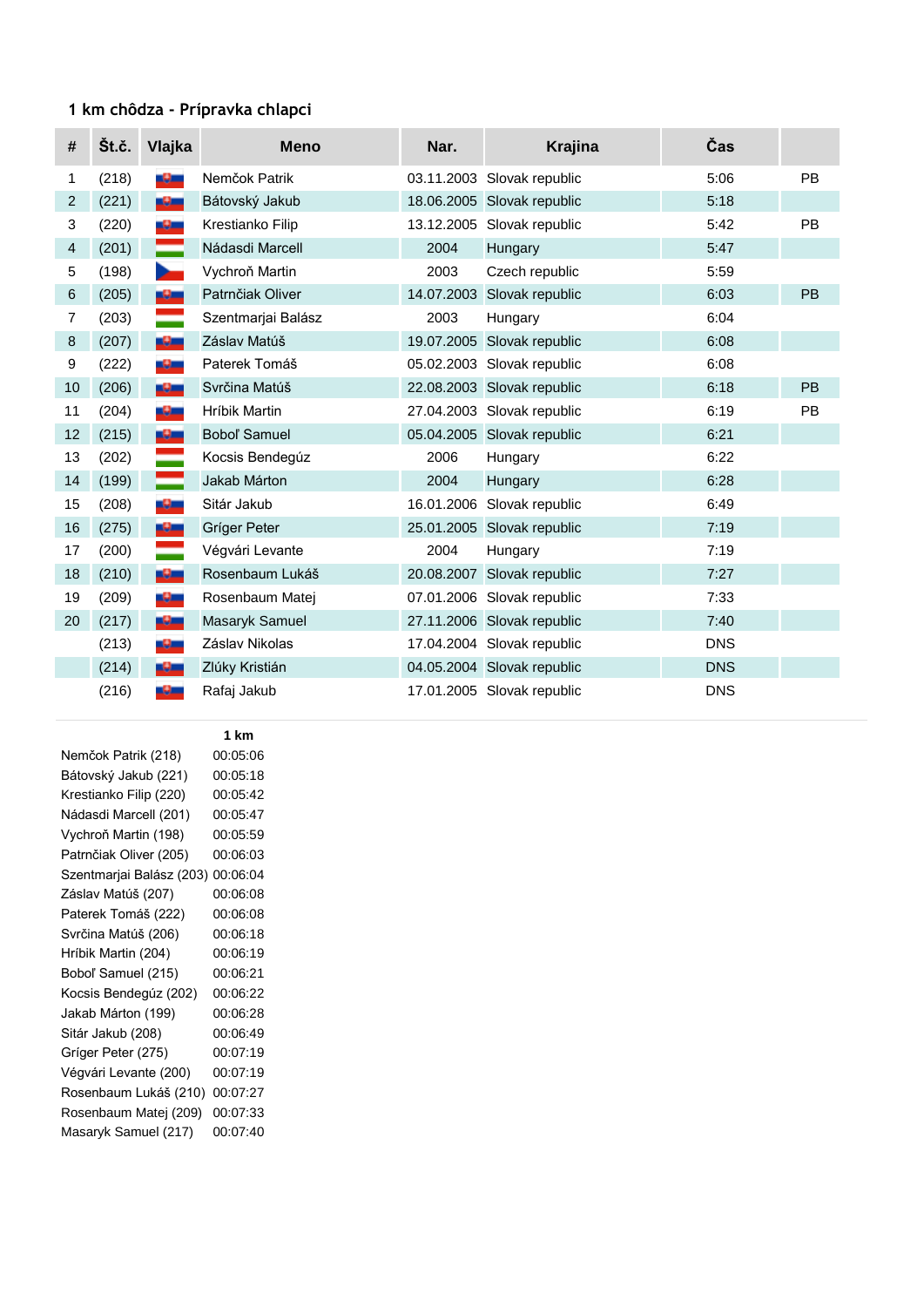# **1 km chôdza - Prípravka dievčatá**

| #  | Št.č. | Vlajka | <b>Meno</b>         | Nar. | <b>Krajina</b>             | Čas        |    |
|----|-------|--------|---------------------|------|----------------------------|------------|----|
| 1  | (251) | سائله  | Krestianková Anežka |      | 30.06.2003 Slovak republic | 5:32       |    |
| 2  | (249) | -9-    | Kovácsová Michaela  |      | 07.03.2002 Slovak republic | 5:51       | PB |
| 3  | (223) | =      | Pápai Tekla         | 2004 | Hungary                    | 5:55       |    |
| 4  | (232) | -9-    | Števulová Nina      |      | 14.03.2006 Slovak republic | 6:07       |    |
| 5  | (234) | -9-    | Gašparová Paula     |      | 27.08.2003 Slovak republic | 6:14       | PB |
| 6  | (233) | -9-    | Kabátová Lilly      |      | 23.09.2003 Slovak republic | 6:17       | PB |
| 7  | (250) | -9-    | Šrenková Michaela   |      | 24.07.2003 Slovak republic | 6:21       |    |
| 8  | (244) | -9-    | Murínová Liliana    |      | 23.03.2004 Slovak republic | 6:23       |    |
| 9  | (245) | -9-    | Piliarová Aneta     |      | 29.01.2004 Slovak republic | 6:27       |    |
| 10 | (243) | -9-    | Masaryková Johanka  |      | 16.11.2003 Slovak republic | 6:30       |    |
| 11 | (224) |        | Lengyel Klaudia     | 2004 | Hungary                    | 6:40       |    |
| 12 | (235) | -9-    | Záslavová Sarita    |      | 20.03.2003 Slovak republic | 6:42       |    |
| 13 | (225) | =      | Oravecz Anikó       | 2005 | Hungary                    | 6:48       |    |
| 14 | (230) | -9-    | Mikolajová Aneta    |      | 30.12.2005 Slovak republic | 6:50       |    |
| 15 | (229) | -9-    | Lakandová Alexandra |      | 14.12.2005 Slovak republic | 7:07       |    |
| 16 | (236) | -9-    | Záslavová Frederika |      | 20.02.2003 Slovak republic | 7:07       |    |
| 17 | (237) | -9-    | Potančoková Sofia   |      | 15.08.2005 Slovak republic | 7:17       |    |
| 18 | (227) | -9-    | Ivaničová Viktória  |      | 26.06.2006 Slovak republic | 7:17       |    |
| 19 | (252) | -9-    | Gazárková Mária     |      | 26.09.2005 Slovak republic | 7:17       |    |
| 20 | (231) | -9-    | Černová Anna        |      | 21.05.2006 Slovak republic | 7:22       | PB |
| 21 | (226) | -9-    | Černáková Nela      |      | 15.11.2005 Slovak republic | 7:22       |    |
| 22 | (248) | -9-    | Šebestová Sandra    |      | 11.06.2007 Slovak republic | 7:33       |    |
| 23 | (274) | -9-    | Štesková Terézia    |      | 18.05.2007 Slovak republic | 8:06       |    |
|    | (246) | -9-    | Jančová Bibiána     |      | 17.04.2006 Slovak republic | <b>DNS</b> |    |
|    | (247) | -9-    | Rafajová Katarína   |      | 26.06.2006 Slovak republic | <b>DNS</b> |    |

|                           | 1 km     |
|---------------------------|----------|
| Krestianková Anežka (251) | 00:05:32 |
| Kovácsová Michaela (249)  | 00:05:51 |
| Pápai Tekla (223)         | 00:05:55 |
| Stevulová Nina (232)      | 00:06:07 |
| Gašparová Paula (234)     | 00:06:14 |
| Kabátová Lilly (233)      | 00:06:17 |
| Šrenková Michaela (250)   | 00:06:21 |
| Murínová Liliana (244)    | 00:06:23 |
| Piliarová Aneta (245)     | 00:06:27 |
| Masaryková Johanka (243)  | 00:06:30 |
| Lengyel Klaudia (224)     | 00:06:40 |
| Záslavová Sarita (235)    | 00:06:42 |
| Oravecz Anikó (225)       | 00:06:48 |
| Mikolajová Aneta (230)    | 00:06:50 |
| Lakandová Alexandra (229) | 00:07:07 |
| Záslavová Frederika (236) | 00:07:07 |
| Potančoková Sofia (237)   | 00:07:17 |
| Ivaničová Viktória (227)  | 00:07:17 |
| Gazárková Mária (252)     | 00:07:17 |
| Černová Anna (231)        | 00:07:22 |
| Černáková Nela (226)      | 00:07:22 |
| Šebestová Sandra (248)    | 00:07:33 |
| Štesková Terézia (274)    | 00:08:06 |
|                           |          |